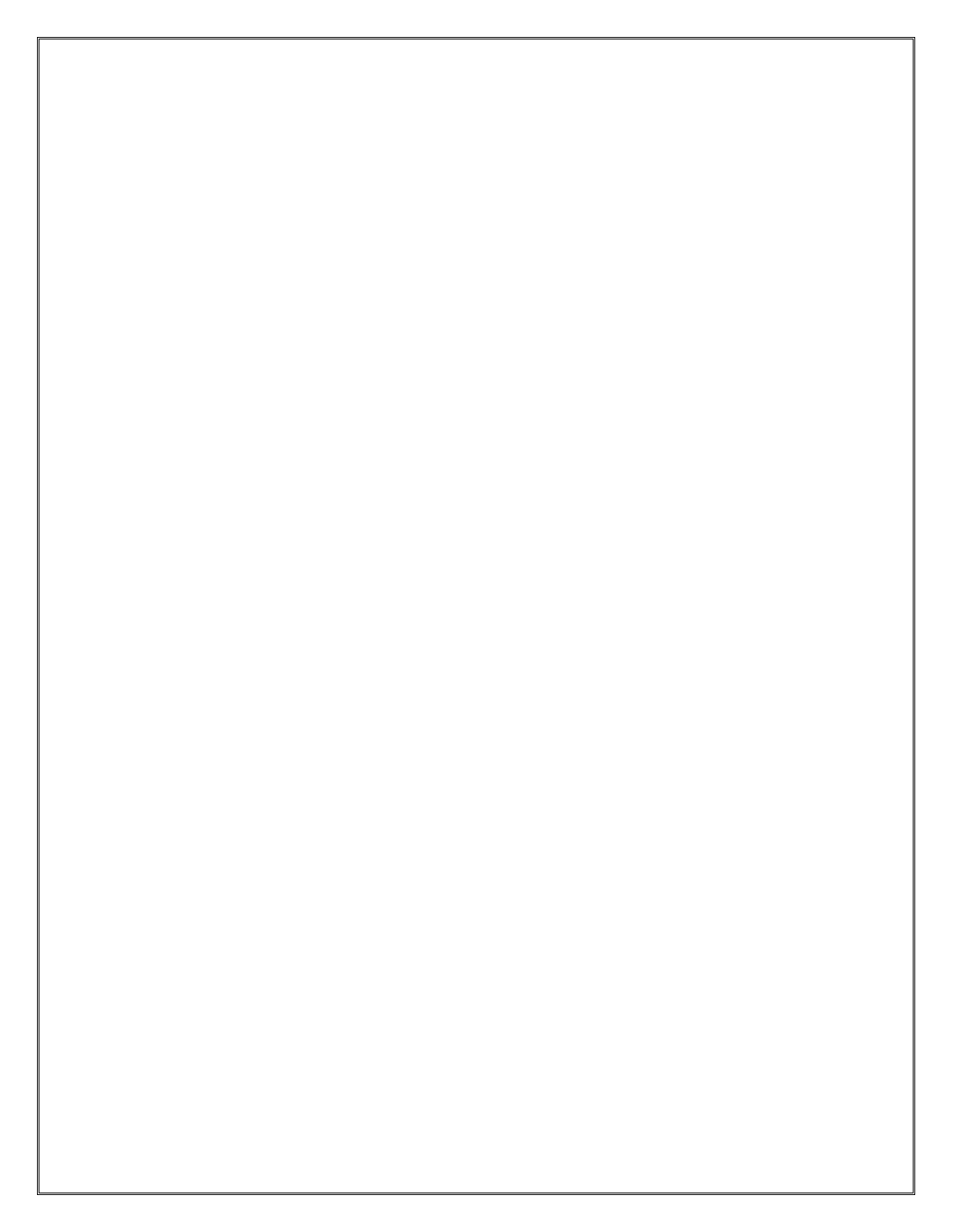### **Table of Contents**

| Is the type of engagement that constitutes a consultant service clear to City staff and decision-<br>Does the City have procedures in place to ensure that contracting for an external consultant is<br>Are the City's interests adequately protected when a consultant is engaged? 19<br>Do the quarterly financial reports on consulting activity provide accurate, meaningful and |  |
|--------------------------------------------------------------------------------------------------------------------------------------------------------------------------------------------------------------------------------------------------------------------------------------------------------------------------------------------------------------------------------------|--|
|                                                                                                                                                                                                                                                                                                                                                                                      |  |
| Appendix 2 - Administrative Directive FM-002-Appendix 127                                                                                                                                                                                                                                                                                                                            |  |
|                                                                                                                                                                                                                                                                                                                                                                                      |  |
| Appendix 4: Breakdown of the total annual expenditures on consultant services                                                                                                                                                                                                                                                                                                        |  |
| Appendix 5: Breakdown of Type of Consultant Services and Expenditures by Year                                                                                                                                                                                                                                                                                                        |  |
|                                                                                                                                                                                                                                                                                                                                                                                      |  |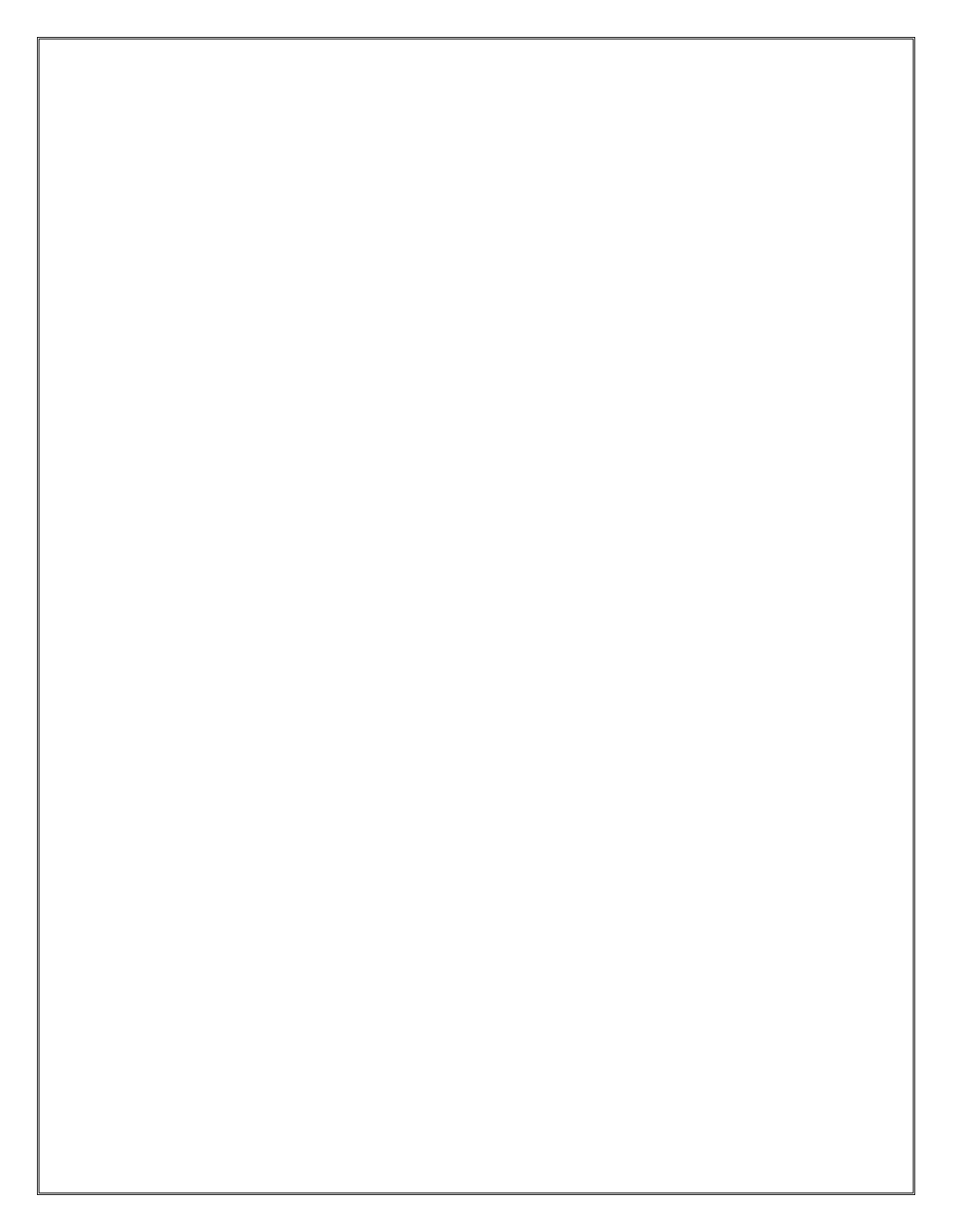## Executive Summary

The procurement of goods and services is a high profile and sensitive public process, complex in nature. Therefore, the City's procurement process must be open, accessible and transparent and must adhere to legal and legislative requirements. In addition, the procurement process must add value both to the City of Winnipeg in terms of quality and economy and to the business community in terms of opportunity and accessibility.

The City's use of consultant services has grown in recent years due, in part, to the downsizing of its permanent workforce and the number of infrastructure projects being undertaken. In 2000, the City spent approximately \$18 million on external consultant services. By 2004, that number had grown to \$39 million. The significant increase in dollars spent on consultants is due to expenditures for a few large infrastructure projects.

We recommended an audit of procurement and contract administration in our *2004- 2006 Audit Plan*, communicated to Audit Committee in September 2004. We have divided this audit into two distinct projects, with the first project being an audit of the use of consultants. The objectives of the audit were as follows:

- To determine whether the risks associated with the use of consultants have been adequately identified and mitigated.
- To determine whether consultant services contracts were awarded in a fair and open manner at a reasonable cost.
- To evaluate whether the deliverables of the contracts met the original expectations of quality, price and timeliness.

In conducting our audit work, we relied upon extensive interviews and information, data

and other documentary evidence provided to us internally and from other jurisdictions. Where appropriate, we have provided recommendations for improvement to the current processes and practices that affect the engagement and management of consultants. Our results are briefly summarized below:

#### **Significant Observations**

The process to contract with a consultant within the City of Winnipeg is governed by the *Materials Management Policy,* adopted in March 2004 and its accompanying administrative directive (the *Directive*). A well designed policy helps to ensure that the City, while working in the litigious procurement environment, applies a transparent and consistent approach to the procurement of goods and services.

We found that the type of engagement that constitutes a 'consultant service' is not clearly understood by City staff, decisionmakers and the public. Consultant services engagements as described in the *Directive*  captures a broad scope of activity. In fact, approximately 72% of consultant services expenditures in 2000 to 2004 were paid to consulting engineers who planned, designed and acted as the contract administrators for various City capital projects. These engagements resulted in tangible improvements to the City's infrastructure. Only about 5% of the total amounts paid for consultant services in the five years reviewed were for consulting (advisory) engagements.

Aside from the perception issue, the most important reason for ensuring that potential engagements are correctly classified is to ensure that City staff use the appropriate procurement method to acquire a consultant. This is particularly important since the threshold for the single source procurement of consultant services is significantly higher than the threshold for acquiring other services. Whereas the acquisition of other services over \$5,000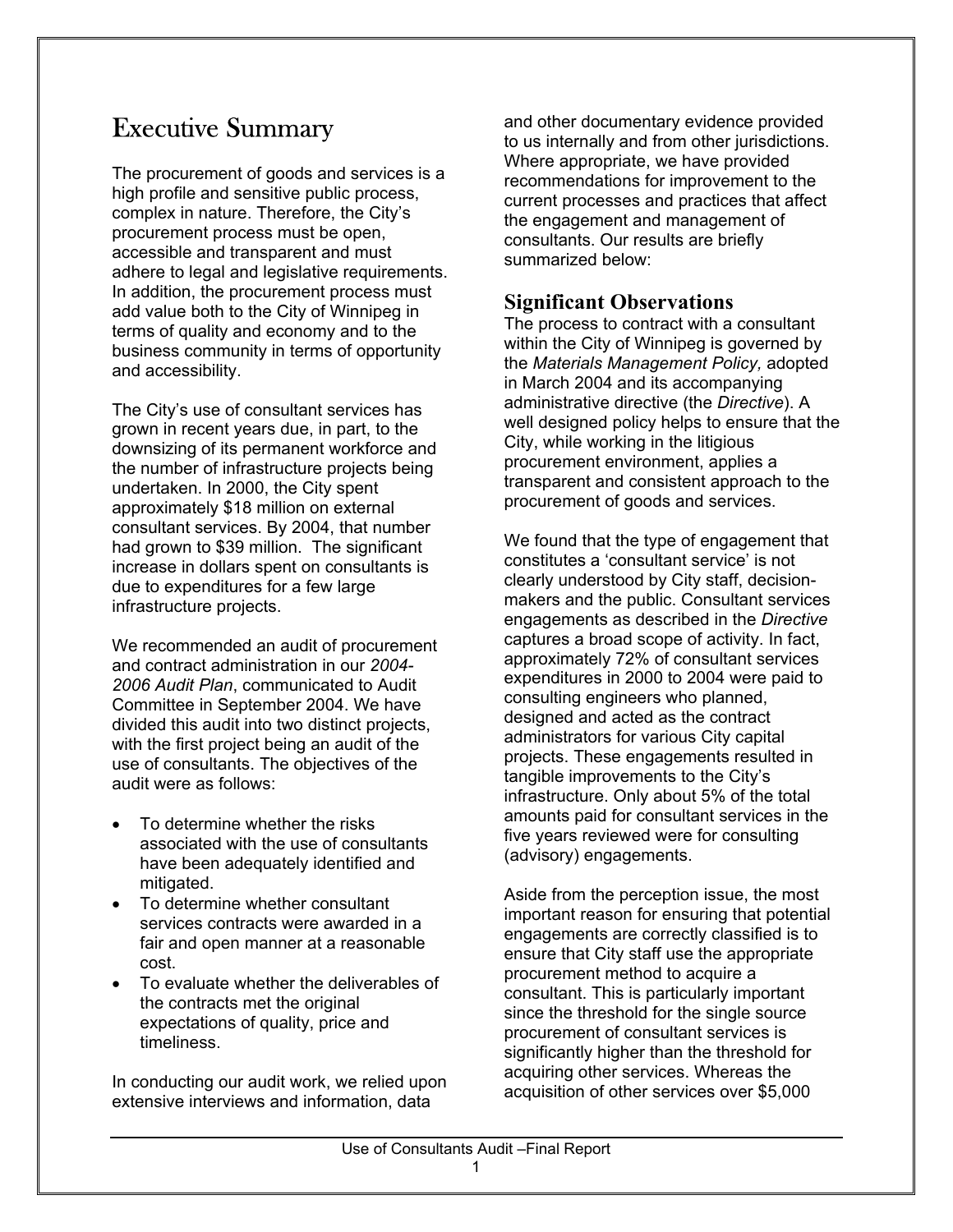must utilize a competitive bid process, for consultant services, the threshold rises to \$100,000. We believe that this inconsistency in thresholds may serve as an incentive to staff, in some cases, to broadly interpret a proposed engagement as a consultant service to avoid the more rigorous and time-consuming competitive process. In our sample, we found a number of assignments that were wrongly classified as consultant services with the result that awards were not made through a competitive process as required.

Given that the majority of consultant services expenditures are paid to consulting engineers, along with the 50% increase in the capital budget since 2004, we believe that the City should conduct a study to evaluate alternative delivery models to use for infrastructure development and renewal projects. The current model for service delivery reflects a 1973 Council decision to contract out a significant portion of engineering work on a project basis. It may be the case that some work could be performed more cost-effectively with internal resources. On the other hand, models such as Private-Public Partnerships (P3s) and Special-Operating Agencies (SOAs) that have evolved in recent years are worthy of consideration, in our view, as alternative methods for resourcing projects.

We were also interested in whether contracting with a consultant was a good business decision in all cases. In this regard, we found that the Public Works Department has not issued a competitive bid for streets work in the last three years, making it difficult for the department to demonstrate that it is paying market rates for contracted services. Furthermore, while the Association of Professional Engineers and Geoscientists of the Province of Manitoba (APEGM) recommends compensation based upon an hourly billing rate, Public Works bases fees for these consultants on a percentage of construction cost. In addition, in 2004, the fees were increased from 12-14% to 13-15% of

construction costs without a supporting analysis. In the past the department was confident that the fees charged were reasonable based upon the experience of their professional engineers, and a relatively stable construction market. The market today, however, is more volatile. Since the cost of raw materials is rising, fees for consulting engineers will continue to escalate if the percentage of construction cost method is used even though the work on a project will remain the same. We have recommended that the basis for compensation be reviewed and monitored.

We also found that decisions to enter into a single source negotiation or directly assign a contract were not adequately documented. These procurement methods can expose the City to higher costs for a project and to challenges from external parties over the fairness of the process. A significant portion of the work performed by consultants is awarded by these methods. We noted that the City's threshold for requiring competitive bids for consultant services is higher than some of the other jurisdictions we surveyed.

We also wanted to determine if current processes protect the City's interests once a department has made a decision to engage a consultant. We found that the City does not have standard contract templates for departments to use when engaging a consultant. This has resulted in more than 70% of our sample not having an adequate contract. In cases where a proper contract did exist, it was not signed by the appropriate authority (usually the Chief Financial Officer) in 60% of the engagements. This jeopardizes the enforceability of the contract, potentially requiring the City to incur additional costs for a court action to settle any disputes. Moreover, the City did not always ensure that consultants carry adequate insurance to indemnify the City, exposing the City to significant financial risk in some instances. We recommended that a set of standard consultant contracts be developed, which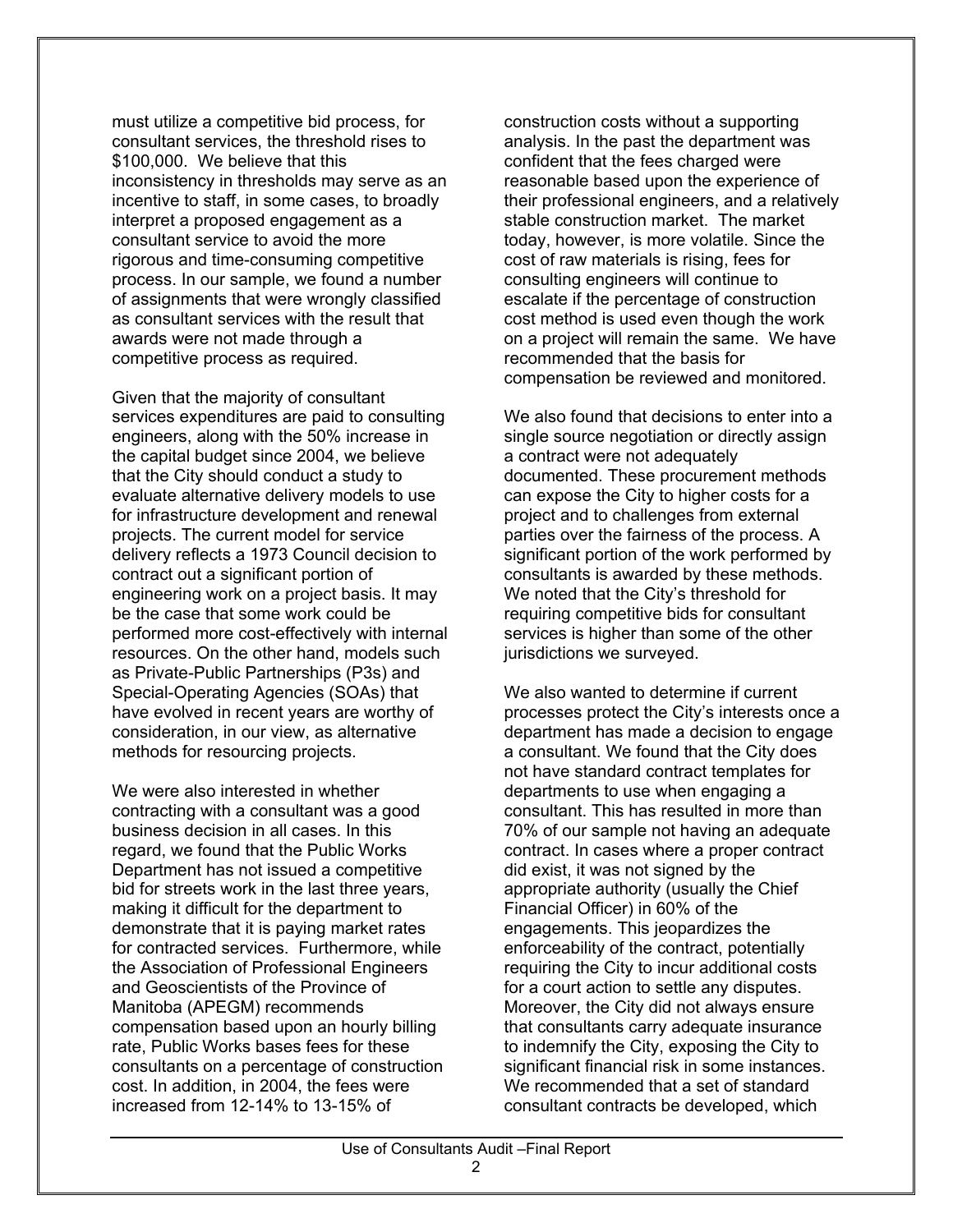include requirements for indemnification by consultants. We also recommended that signing authority be more closely aligned with award authority to relieve the burden on the Chief Financial Officer.

In terms of contract management practices, we found that departments did not consistently monitor performance or review and document results. Without this critical information, departments cannot demonstrate that the City has received the expected benefits from a consulting assignment. Yet, in most cases, staff were able to articulate benefits received when prompted. In addition, performance issues that are not identified and resolved may reoccur on future engagements. We recommended that Corporate Finance develop a template for departmental staff to use to document the performance of the consultant and the results achieved upon completion of a project.

We also found that the lack of a detective control in the accounts payable process resulted in a failure to identify input errors relating to GST rebates and assessments. In one example, the City missed a GST rebate of \$11,077 over two years; in another case, the City failed to self-assess GST in the amount of \$13,712 for which the City could have been fined almost \$8,000. Of the 22 transactions we reviewed, 6 contained input errors.

Finally, we wanted to determine whether the quality of information available to senior management and Council on the use of consultants is sufficient. We found that the quarterly reports on the use of consultants that we reviewed contained inaccurate and misleading information. Payments were included that did not fall within the definition of consultant services. It was not possible to determine the volume or magnitude of all consultant services contracts awarded. Departments are only required to include contracts that were single sourced (although most included all contracts awarded) and only contracts where payments had been

made during the period. New contracts awarded during the quarter were not included. We have suggested that additional information be included to make quarterly reports more meaningful, complete and transparent for decision-makers and the public.

In a period of constraint, the allocation of public funds to external consultants is subject to keen scrutiny. Contrary to popular perception, we found that the majority of funds spent on consultant services produced tangible results. At the same time, we concluded that more diligence is required to enable the City to demonstrate that processes and practices related to the use of consultants are fair and transparent and result in anticipated benefits at a reasonable cost.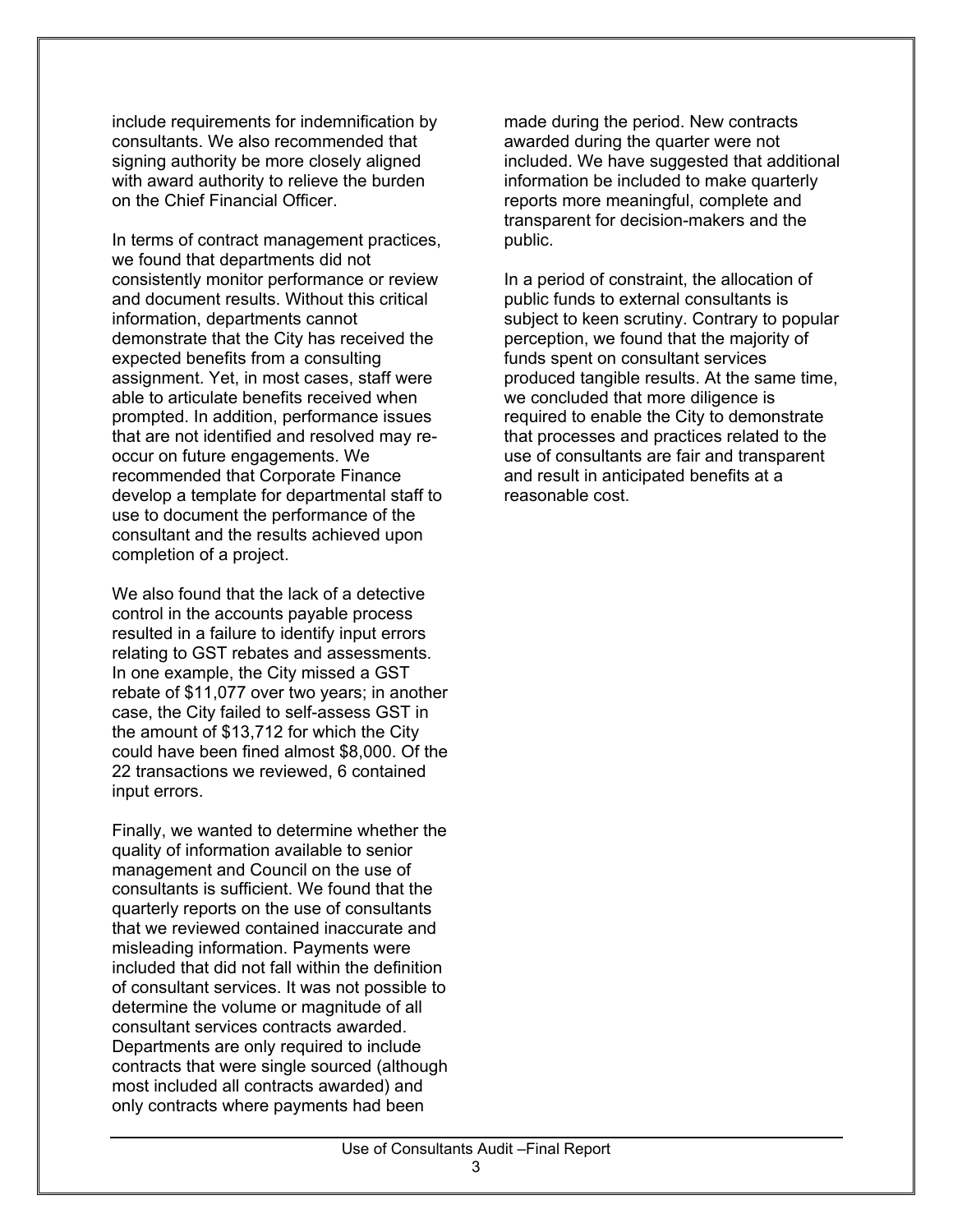#### Use of Consultants Audit –Final Report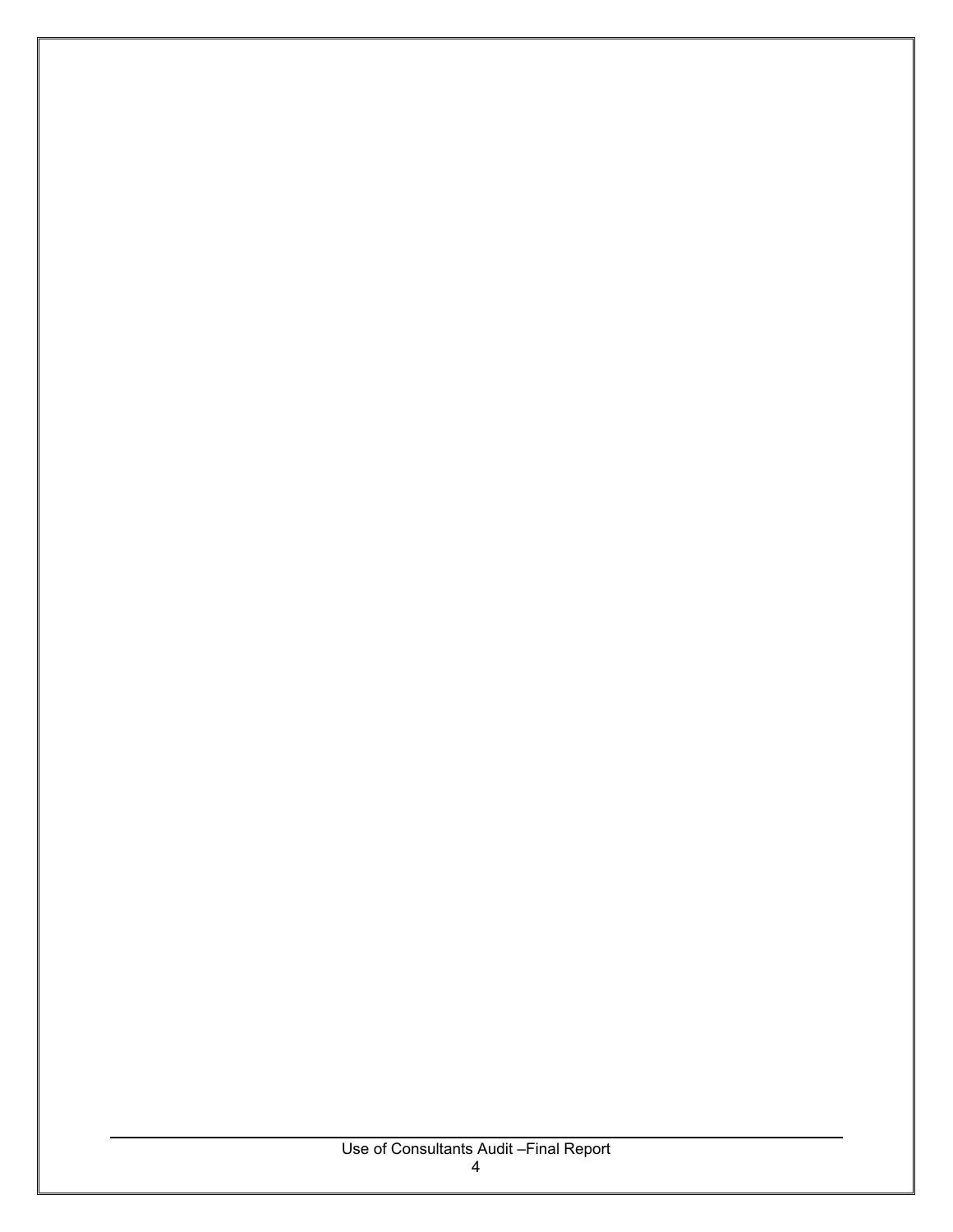## Mandate of the City Auditor

The City Auditor is a statutory officer appointed by City Council under the *City of Winnipeg Charter*. The City Auditor reports to Council through the Audit Committee (Executive Policy Committee) and is independent of the City Administration. The City Auditor conducts examinations of the operations of the City and its affiliated bodies to assist Council in its governance role of ensuring Civic Administration's accountability for the quality of stewardship over public funds and for the achievement of value for money in City operations. Once an audit report has been communicated to Council, it becomes a public document.

## Audit Background

The procurement of goods and services is a high profile and sensitive public process, complex in nature. The City annually spends approximately \$200 million on goods and services. Over the last decade, the City has downsized its labour force, supplementing its permanent resources by contracting for external resources. In 2000, the City spent approximately \$18 million on consultant services; by 2004 that number had grown to \$39 million.

We recommended an audit of procurement and contract administration in our *2004- 2006 Audit Plan*, which was communicated to Audit Committee in September 2004. We have divided this audit into distinct projects, with the first part being an audit of the use of consultants.

## Audit Objectives

The objectives of the audit are as follows:

- To determine whether the risks associated with the use of consultants have been adequately identified and mitigated.
- To determine whether consultant services contracts were awarded in a fair and open manner at a reasonable cost.
- To evaluate whether the deliverables of the consultants' contracts met the original expectations of quality, price and timeliness.

## Audit Approach

We performed several activities during this audit:

- We conducted interviews and discussions with key people associated with the consultant services contracting process to gain an understanding of the process, the roles and responsibilities of specific positions, and to identify potential issues or areas of focus for the fieldwork phase of the review.
- We reviewed reports, manuals, plans, policies, procedures and other relevant background documentation related to the use of consultants and procurement and contract administration.
- We surveyed other jurisdictions to ascertain how those jurisdictions engage and manage consultants.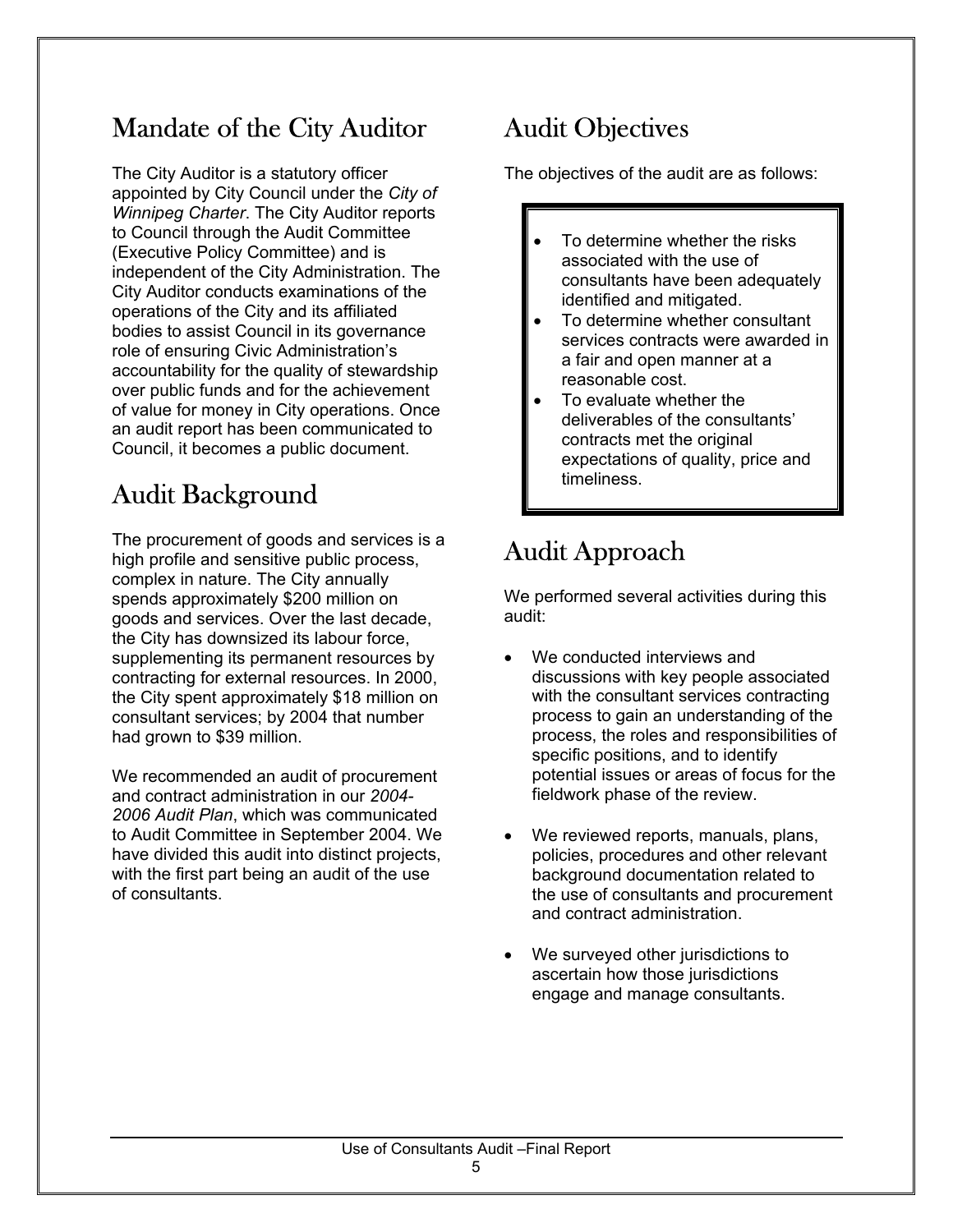- We determined the most significant risks that could potentially impact the achievement of business objectives.
- We drew a sample of consultant service contracts to review and evaluated them against criteria that we developed based upon the policies and procedures guiding the engagement and management of consultants in the City of Winnipeg.

We have conducted the audit in accordance with generally accepted auditing standards. In preparing our report, we have relied upon extensive interviews and information, data, and other documentary evidence provided to us. We based our conclusions upon information available at the time. In the event that significant information is brought to our attention after completion of the audit, we reserve the right to amend the conclusions reached. (See **Appendix 1** for a flowchart of the audit process.)

## Audit Conclusions

The audit work we performed led us to the following conclusions:

- All significant risks associated with the use of consultants were not identified and, therefore, not mitigated effectively. We have identified several areas throughout the process where controls need to be improved.
- The majority of consultant services contracts in our sample were under \$100,000 and awarded through a single source negotiation process as permitted by the *Directive*. We observed, however, that departmental staff were unable to support the basis for the award for the majority of contracts in our sample. Therefore, we were unable to conclude that the contracts were awarded in a fair and open manner. In the absence of a competitive bid process, we were also unable to conclude that all consultant services were acquired at a reasonable price due to the lack of supporting cost information.
- We were unable to conclude that the deliverables arising from a consultant services contract met expectations, in some instances, due to inadequate project documentation and performance monitoring.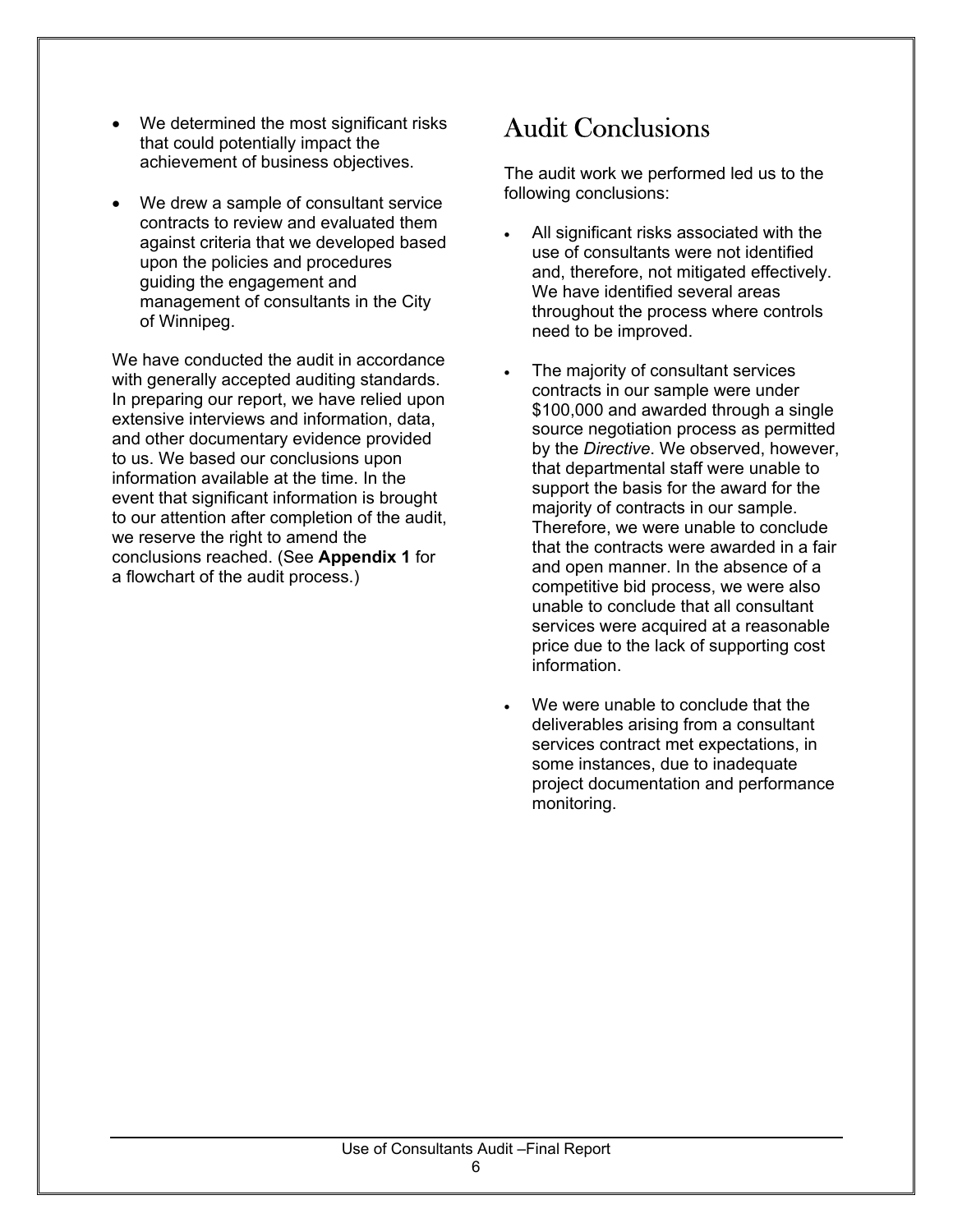## Acknowledgement

The Audit Department wants to extend its appreciation to the management and staff from all City departments who participated in the review and, in particular, the managers and staff of the Corporate Finance Department.



O. Hunt

City Auditor

\_\_\_\_\_\_\_\_\_\_\_\_\_\_\_\_\_\_\_\_\_\_\_\_\_ *\_\_\_\_\_\_\_\_\_\_\_\_\_\_\_\_\_\_\_\_\_\_\_\_\_\_\_\_* Shannon Hunt, CGA, CFE Date

June 15, 2007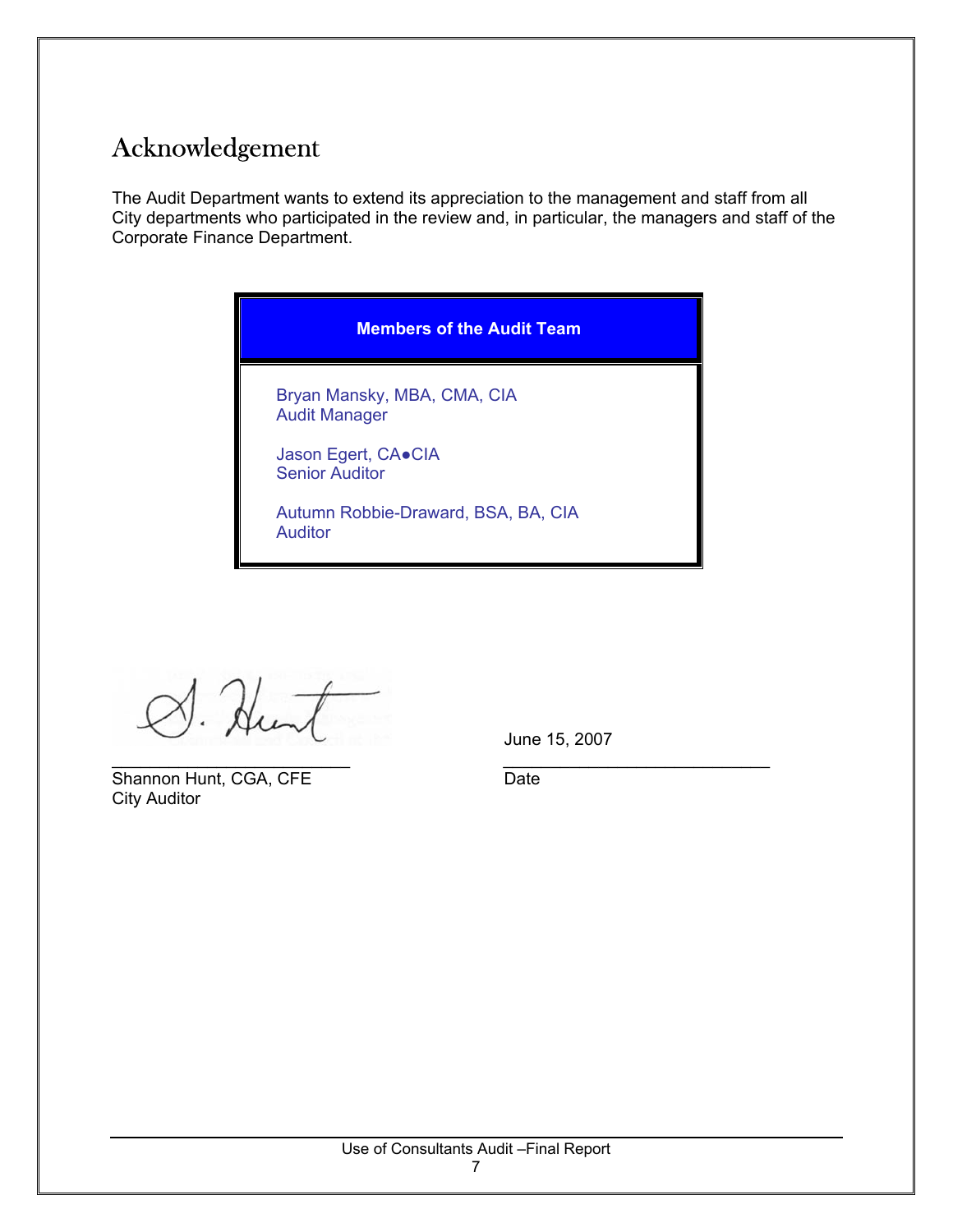## Overview of the Process to Contract with a Consultant

The City of Winnipeg has three key documents that govern the procurement of consultant services:

- the *Agreement on Internal Trade,*
- the *Council Policy Materials Management Policy, and*
- the *Administrative Directive Materials Management Policy.*

The *Agreement on Internal Trade (AIT)* is an inter-provincial agreement that specifies rules that apply to the purchase of various goods and services, including professionals. The *AIT* divides professionals into two groups; AIT professionals and non AIT professionals. AIT professionals are defined as having a provincially or nationally recognized accreditation to have the right to practice in such a field. These professionals are limited to the following:

- Medical doctors
- Dentists
- Nurses
- Pharmacists
- **Veterinarians**
- **Engineers**
- Land surveyors
- Architects
- Accountants
- Lawyers
- Notaries

Any other professional hired by the City as a consultant would be considered a non AIT professional. This group is defined as being trained and skilled in the theoretic or scientific parts of a trade or occupation as opposed to merely performing the mechanical functions. Such professionals include the following:

- Information technology consultants
- Management consultants
- Training consultants
- Real estate appraisers
- **Dieticians**
- Interior designers
- Occupational therapists

The *Council Policy – Materials Management Policy* (the *Policy*) governs the City's materials management functions. The guiding principles of the *Policy* are noted below:

- The City's needs must be met in an effective and efficient manner.
- The taxpayers of the City are entitled to the best value for their taxes.
- All businesses are entitled to fair and ethical treatment.

The *Policy* provides guidance on ethical standards, criteria for when a supply may be made without the solicitation of competitive offers and the process to suspend or debar a vendor from entering into future business dealings with the City.

The *Administrative Directive - Materials Management Policy (*the *Directive)* defines delegations of authority and provides guidelines for determining the award authority and signing authority as well as the procedures for soliciting and evaluating competitive offers. While there are several appendices to the *Directive*, Appendix 1 is dedicated to Consultant Services. (See **Appendix 2.**)

Appendix 1 of the *Directive* does not define the term "consultant"; rather, it refers to the different types of professionals defined in the *AIT*. The *Directive* also provides clarification for some non AIT professionals by stating that the provision of a service should be for the purpose of providing advice either on how to do something or on what needs to be done.

Appendix 1 of the *Directive* also includes various general requirements for all consultant services including maintaining a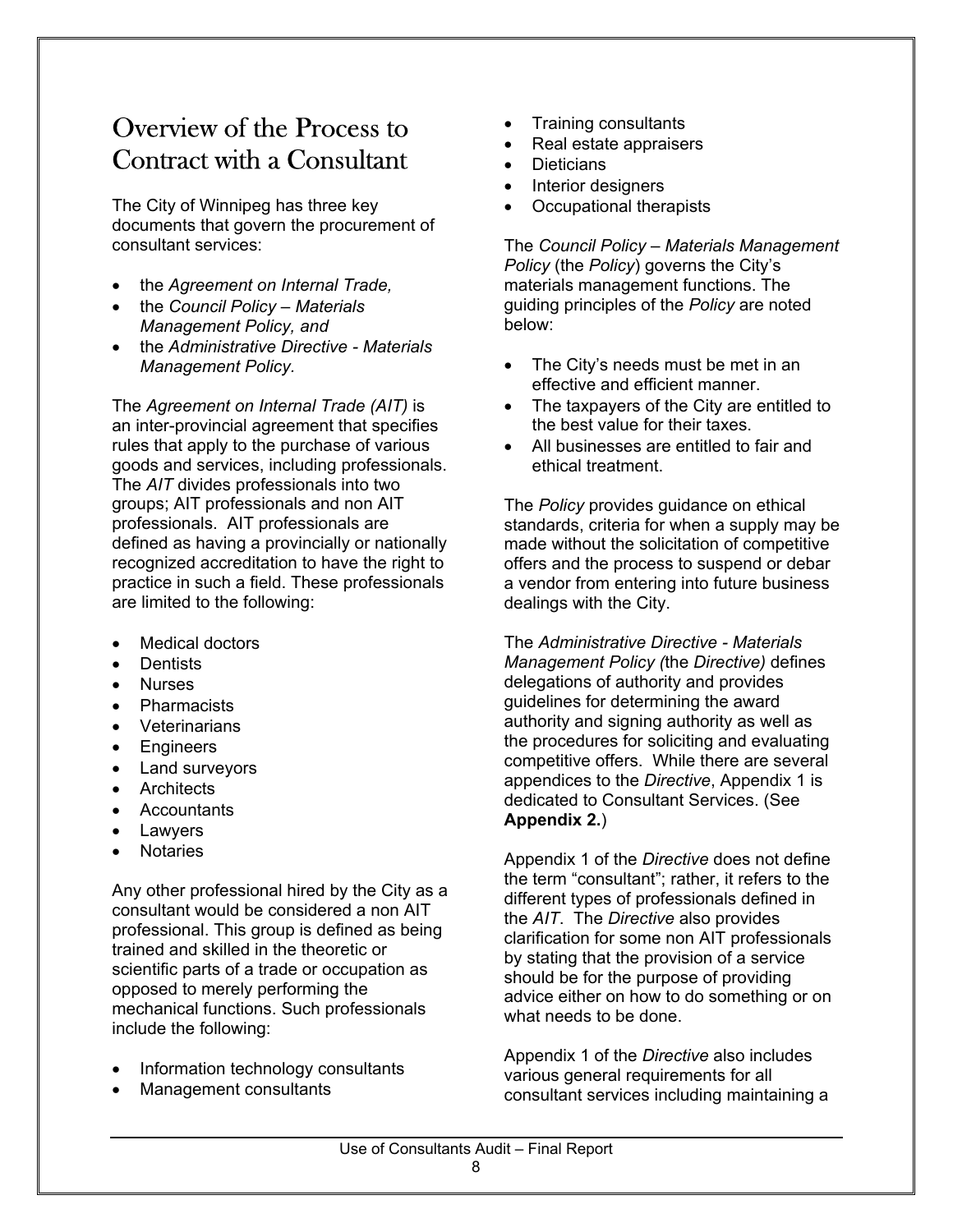roster of eligible consultants, conducting performance reviews and the contents of acceptable proposals.

The *Directive* details delegations of authority for City staff to award contracts for consultant services which are as follows:

- Less than \$100,000 all Department Heads.
- Not exceeding \$5,000,000 Chief Financial Officer
- Not exceeding \$10,000,000 Chief Administrative Officer
- Exceeding \$10,000,000 appropriate Standing Committee

A flowchart detailing the process for hiring consultants is detailed in **Appendix 3.**  Three potential procurement methods exist: a single source negotiation, a departmentally managed competitive process requiring no less than three bids and a competitive process managed by the Materials Management Branch. In order to determine which procurement process to follow, departments are required to answer three critical questions.

- 1. Is the cost estimated to be over \$100,000?
- 2. Will they be hiring an AIT professional?
- 3. Is the work major or complex?

Depending upon how each of these questions is answered, the department may enter into either a single source negotiation or one of the competitive processes. An exception to the competitive bid process is also permitted upon approval of the appropriate award authority.

Regardless of the process required to hire the consultant, the department must prepare a cost basis for the payment that is in line with industry standards and must prepare an award report if the value of the contract is over \$100,000. Legal Services and Materials Management must approve this report before the department submits it to the appropriate award authority.

The *Directive* also requires departments to submit a quarterly report on consultant services to the Chief Financial Officer. The report is to include the name of the consultant, the type of work performed and the total payments made during the quarter. The CFO forwards these reports to Council.

## Financial Significance of Consultant Services

The following table highlights the total dollar value paid to consultants and an estimate of the number of contracts for the years 2000 to 2004.

| Year | <b>Total dollars paid to</b><br>consultants | <b>Estimated number</b><br>of contracts |
|------|---------------------------------------------|-----------------------------------------|
| 2000 | \$18,101,908                                | 237                                     |
| 2001 | \$16,734,762                                | 249                                     |
| 2002 | \$20,023,958                                | 248                                     |
| 2003 | \$20,519,997                                | 242                                     |
| 2004 | \$39,531,189                                | 270                                     |

Note 1: Due to the method of reporting, the dollars reported could have been for one contract or for multiple contracts. We employed a conservative approach and assumed each reported amount was for a single contract.

The significant increase in dollars spent on consultants in 2004 is due to expenditures for a few large infrastructure projects such as the construction of a water treatment plant. **Appendix 4** displays a detailed breakdown of the dollars paid to consultants and the estimated number of contracts by department.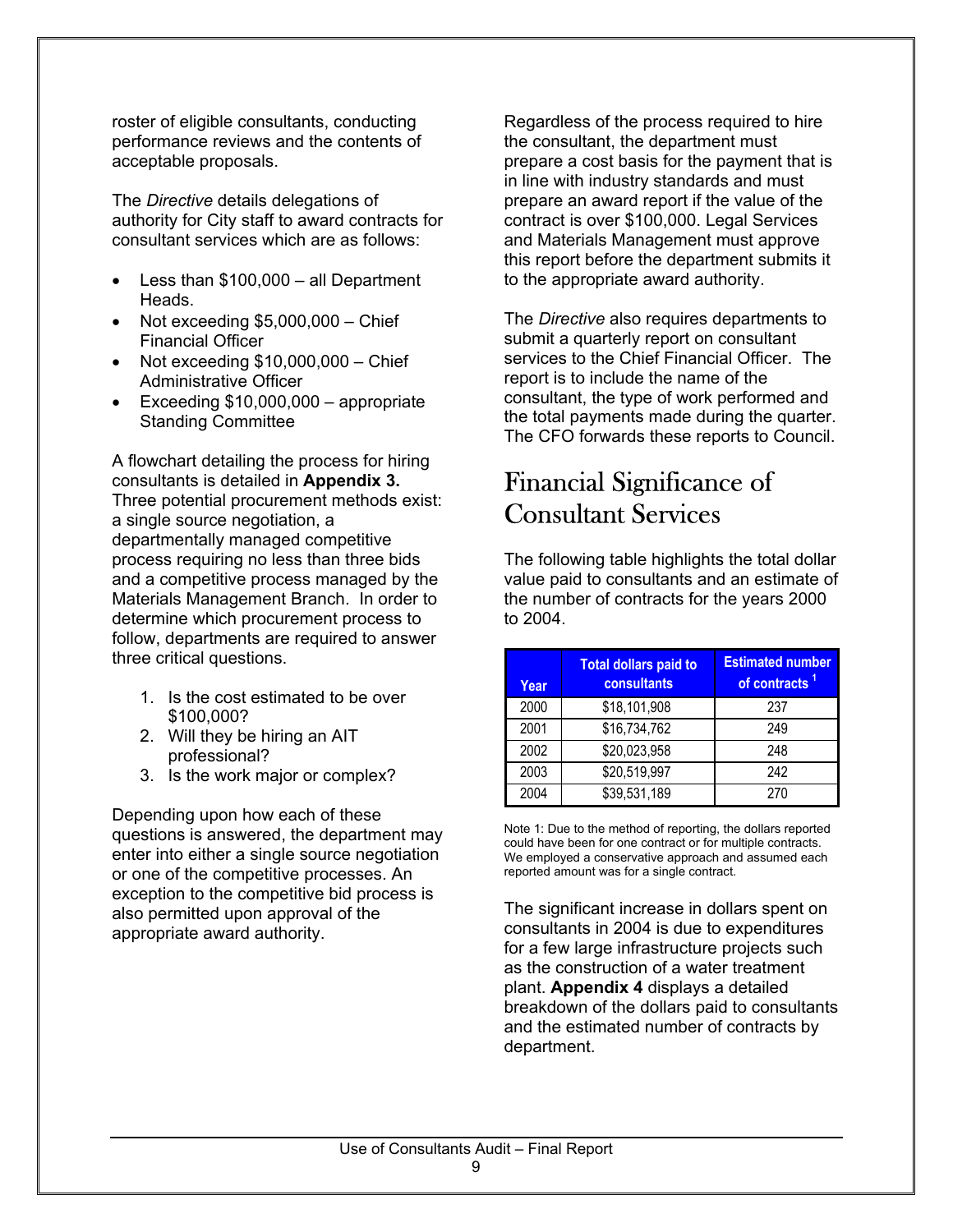## Key Risks and Impacts Associated with the Use of **Consultants**

We used a risk-based approach to perform this audit. This approach involved understanding the reasons why the City contracts with consultants and then looking at the processes in place to support departments. We assessed the key potential risks associated with contracting with a consultant and the resulting impacts to the City.

Risk is defined as any circumstance or event that has an impact on the achievement of business objectives. Accordingly, risk can be either a threat or an opportunity. The failure to seize an opportunity can negatively impact the achievement of business objectives.

The key sources of risk associated with the use of consultants are

- the lack of a clear understanding of what type of engagements constitute a consultant service;
- the lack of processes in place to ensure that contracting for an external consultant is the most appropriate decision for the organization;
- adopting processes to hire consultants that are not fair, objective or transparent;
- using a contract that does not adequately protect the interests of the City;
- inadequate management of the consultant and contract; and
- inadequate reporting of accurate and sufficient information to Council regarding the use of consultants.

The most significant negative impacts that the City may realize when contracting with consultants are

- wasted financial resources because of a failure to obtain a competitive price for the consultant services;
- insurance and/or legal costs incurred in defence of a claim resulting from a poor contract;
- a loss of productivity because consultants often require the participation of City staff, which detracts from time focused on supporting the delivery of public services;
- ineffective knowledge transfer when a consultant's deliverable does not enable the City to implement the key recommendations;
- poor advice that has negative impacts on City programs and services; and
- insufficient reporting of information to Council resulting in its inability to adequately perform its oversight responsibility.

## Overview of the Sampling Process

Initially, we reviewed journal entries from the general ledger to obtain the population of data for our review. We found, however that data contained in the general ledger account that captured payments made to consultants also inappropriately included payments for such things as office supplies and coffee services. For our purposes, extracting the data we required would have been too time consuming. We then looked to using the quarterly consultant activity reports that departments submit to the CFO. These reports generally capture cash payments made during the period for all types of consultant services but, in some instances, capture the amount of the contract award. We observed several deficiencies in the quarterly report that limited our ability to identify trends and generate information that we could have used to evaluate performance. Some of the key limitations of the quarterly report information included the following: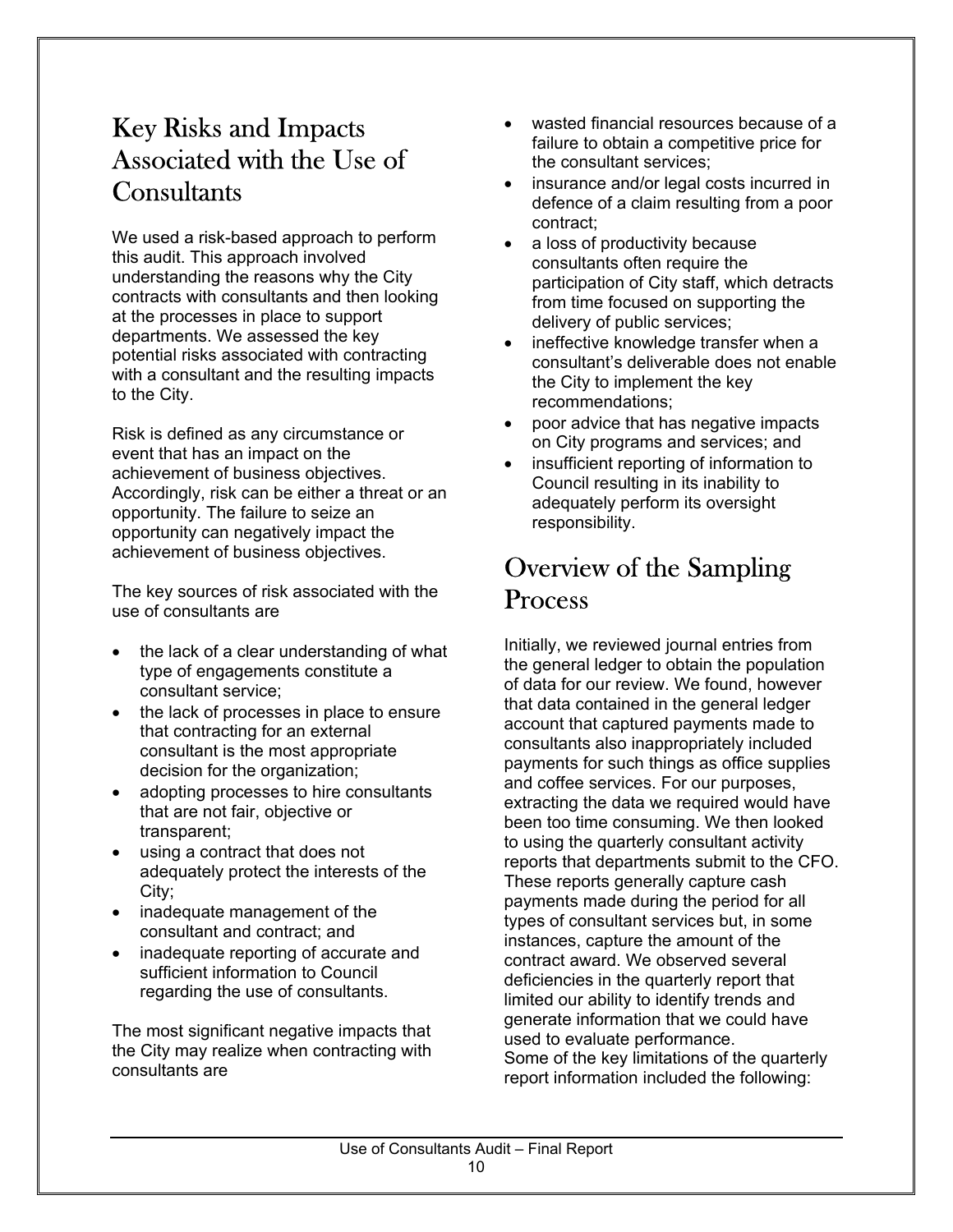- Prior to the implementation of the Peoplesoft system, departments could make a direct payment to a consultant, which could have gone undetected and unreported.
- Many departments included payments that were not for consultants due, in part, to a lack of understanding as to what constitutes a consultant assignment.
- The information reported does not include the type of firm or the nature of the consulting assignment or the number of contracts or projects the consultant worked on.
- The reports are not required to contain information on new contracts awarded during the quarter that would signal the magnitude of a consultant's project.

Despite these limitations, the quarterly reports were the best source of data on which to base our audit fieldwork. We obtained quarterly reports for the years 2000 through to 2004. We used this period to allow departments time to have implemented recommendations from their consultants.

The quarterly reports are only required to capture consultant services acquired by the department under its delegated authority to single source. We identified, however, that departments included payments for contracts that were awarded through a competitive process, solicited through Materials Management Branch, or approved by Council.

We sorted the consultant services contracts into three categories for the purpose of selecting our audit sample. These categories reflect important differences in award authority levels and our assessment of what would constitute a major project. These three categories of consultant services contracts are

- Up to  $$100,000 -$  Award authority is delegated to Department Heads at this level and the majority of contracts in this range could be sole sourced.
- \$100,001 to \$1,000,000 Contracts in this range are a combination of single source negotiation and awarded through a competitive process. The award authority is the CFO.
- Greater than \$1,000,000 We considered contracts above this level to be major projects. A competitive process would award the majority of contracts in this range. The award authority would be the Administration for lower levels and the appropriate Standing Committee for higher amounts.

The following table illustrates the total value of consultant contracts for the period 2000 to 2004 according to our categories:

| <b>Dollar Range</b>     | <b>Total value of</b><br><b>consultant contracts</b> | <b>Total number of</b><br>contracts |
|-------------------------|------------------------------------------------------|-------------------------------------|
| $<$ \$100,000           | \$17,018,224                                         | 1106                                |
| \$100,000 - \$1 Million | \$36,412,054                                         |                                     |
| >\$1 Million            | \$61,481,536                                         | 19                                  |
| Total                   | \$114,911,814                                        | 1246                                |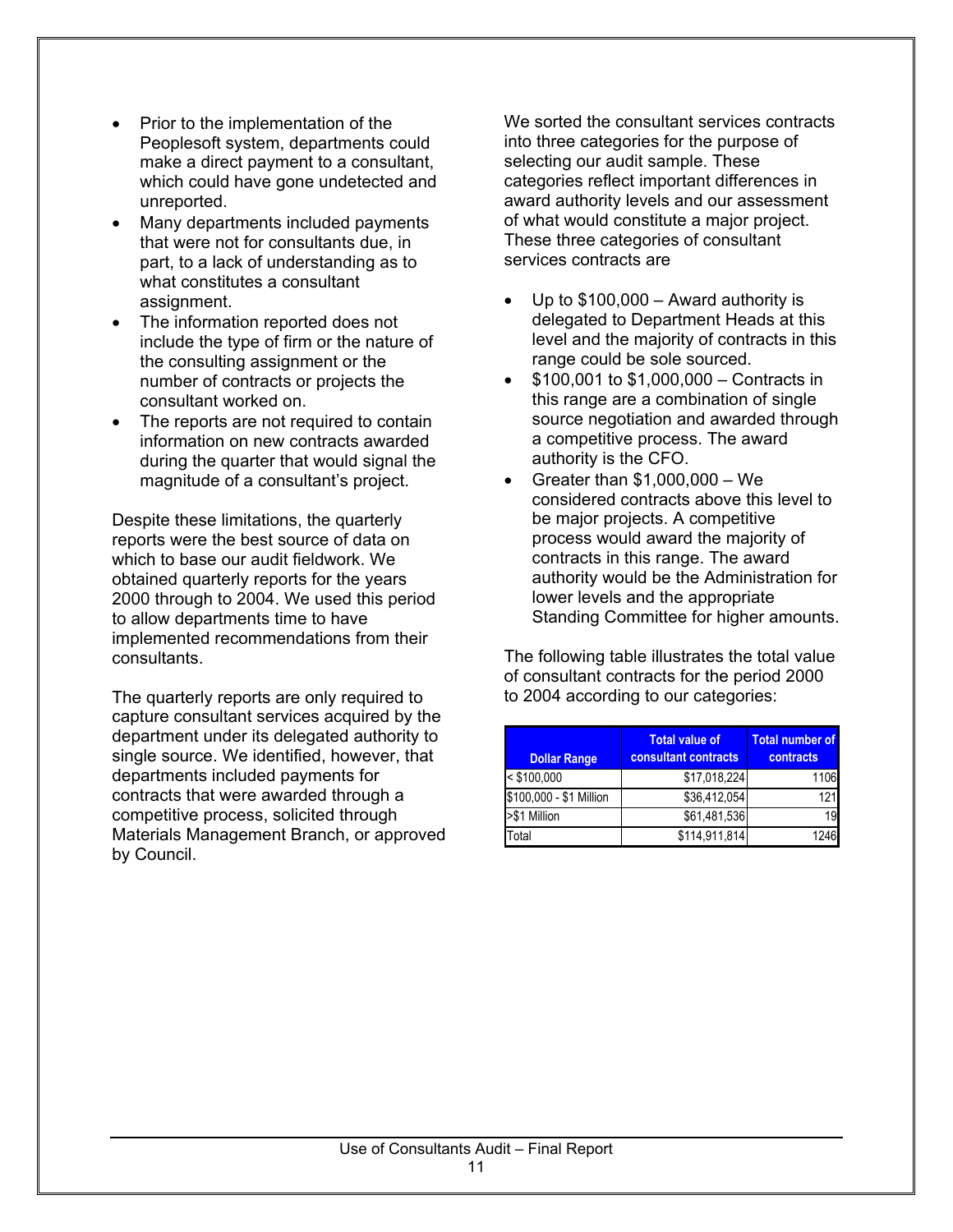The breakdown by category of the sample of contracts selected for further examination is detailed in the table below:

| <b>Dollar Range</b>     | <b>Number of contracts</b><br>selected | $%$ of<br>total | Dollar value of<br>sample | $%$ of<br>total |
|-------------------------|----------------------------------------|-----------------|---------------------------|-----------------|
| $<$ \$100,000           | 20                                     | 2%              | \$799.816                 | 5%              |
| \$100,000 - \$1 Million | 15                                     | 13%             | \$3,595,339               | 10%             |
| \$1 Million             |                                        | 16%             | \$13,575,631              | 22%             |

We selected a larger number of contracts at the lower contract amounts because more activity was evident at this level over the 2000 to 2004 period. However, as the value of the contract increased, we selected a higher percentage of the total activity, both in terms of volume and value of the contracts. We believe that this was appropriate because the financial exposure of the City typically increases with the value of the contract. We based the number of contracts selected from each department on the relative number of contracts reported for the period.

We selected the specific consultant services contracts through a manual, random process. Since the sample was based upon judgment, we were unable to extrapolate our observations to the population of contracts. We were able, however, to identify issues for further review.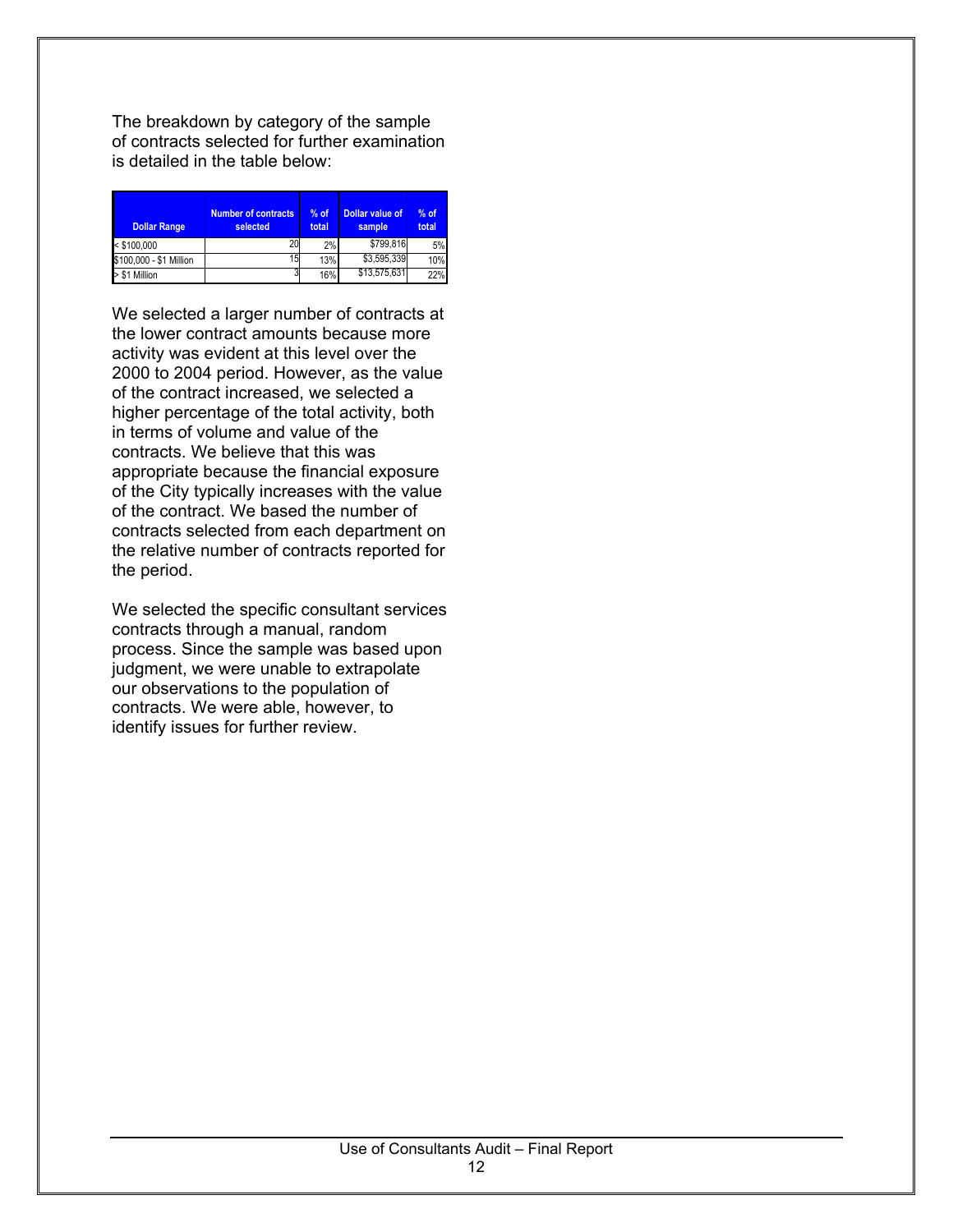## Observations and Recommendations

The City of Winnipeg's use of consultants is open to scrutiny from a variety of sources. Politicians, citizens, other stakeholders and even competing firms will often question the necessity to hire a consultant or the process used for a specific engagement. In relation to the City's process for contracting with consultants and the specific engagements reviewed, we wanted to answer the following questions:

- 1. Is the type of engagement that constitutes a consultant service clear to City staff and decision-makers?
- 2. Does the City have procedures in place to ensure that contracting for an external consultant is the most appropriate business decision?
- 3. Is the process to engage a consultant open, fair and transparent?
- 4. Are the City's interests adequately protected when a consultant is engaged?
- 5. Are the contract management practices of departments adequate?
- 6. Do the quarterly financial reports on consulting activity provide accurate, meaningful and sufficient information to Council?

Affirmative answers to each of these questions would have allowed us to conclude that the processes in place supported the principles of the City's *Materials Management Policy*. In fact, we observed several deficiencies that require improvement. These are discussed below under the relevant questions.

#### Is the type of engagement that constitutes a consultant service clear to City staff and decision-makers?

#### *The type of engagement that constitutes a consultant service was not clear to all staff and decision-makers.*

It is a commonly held belief on the part of some members of the public and decisionmakers that the City has expended significant monies to obtain the advice of external consultants. There is a frequent reference to consultant reports that "gather dust on the shelf". The implication is that the work provided is not value-added and that, in some cases, should have been performed by internal staff. In fact, the term "consultant services" as described in the *Directive* covers a broader range of services than simply "consulting".

The *Directive* uses the categories of professionals defined in the *Agreement on Internal Trade (AIT*) to identify the consultant services that fall within the purview of the policy. The *Directive* goes on to specify that a consultant whose services fall within its purview must provide advice rather than the performance of a service. For example, an AIT professional engineer can provide engineering services that extend to the design of a bridge as well as act as the contract administrator for a bridge project but cannot extend services to include building the bridge. For non AIT professionals, an IT consultant, for example, can provide advice on the technical aspects of a new computer system but cannot supply the components.

In fact, AIT professionals, specifically engineers, comprise a significant portion of all consultant services activity at the City. This is illustrated in the table below: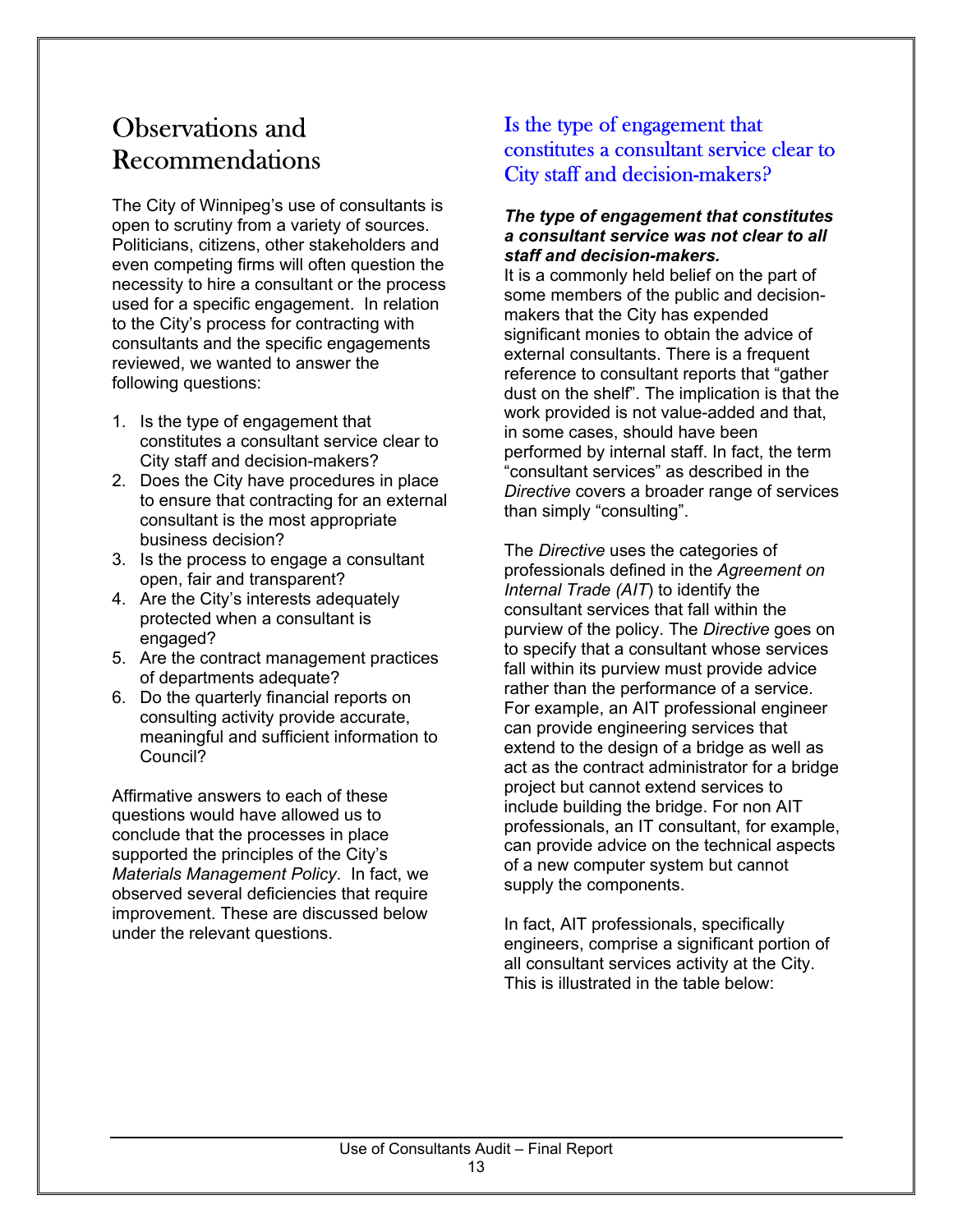| Year | <b>Quarterly</b><br><b>Report Total</b> | % of Quarterly<br><b>Report Total</b> |     |
|------|-----------------------------------------|---------------------------------------|-----|
|      |                                         |                                       |     |
| 2000 | \$18,101,908                            | \$10,701,173                          | 59% |
| 2001 | \$16,734,762                            | \$12,474,589                          | 75% |
| 2002 | \$20,023,958                            | \$14,959,852                          | 75% |
| 2003 | \$20,519,997                            | \$12,751,551                          | 62% |
| 2004 | \$39,531,189                            | \$32,240,648                          | 82% |

Overall, approximately 72% of consultant services expenditures were paid to consulting engineers and were related to the planning, design and contract administration work for various City capital projects. The City does not have the capacity to handle these projects with internal staff. These services result in infrastructure development, rather than advice and recommendations that may or may not be implemented.

At the same time, it was clear from our review that City staff did not always make the required distinction between consultants who provide advice and contractors who provide direct services. The latter do not fall within the purview of Appendix 1 of the *Directive*. We noted many assignments that extended beyond advice to performance or the supply of goods and services. We also observed a number of assignments that fell completely outside of the definition of consultant services. These included payments for contractors, caterers, printers and arbitrators. The table below identifies the total dollars for services that were inappropriately reported as consultant services:

| Year | <b>Quarterly</b><br><b>Report Total</b> | <b>Contractor</b><br><b>Assignments</b><br>(includes IT) | <b>Other and</b><br><b>Misclassified</b> | <b>Combined %</b><br>of Quarterly<br><b>Report Total</b> |
|------|-----------------------------------------|----------------------------------------------------------|------------------------------------------|----------------------------------------------------------|
|      |                                         |                                                          |                                          |                                                          |
| 2000 | \$18,101,908                            | \$2,153,109                                              | \$44,482                                 | 12%                                                      |
| 2001 | \$16,734,762                            | \$1,068,838                                              | \$29,376                                 | 7%                                                       |
| 2002 | \$20,023,958                            | \$1,299,162                                              | \$69,998                                 | 7%                                                       |
| 2003 | \$20,519,997                            | \$1,505,289                                              | \$94,673                                 | 8%                                                       |
| 2004 | \$39,531,189                            | \$1,161,764                                              | \$118,862                                | 3%                                                       |

We found it interesting that the total amount spent on consultants who provided advice only (unrelated to a capital project) represented, in fact, a very small portion of the overall expenditure. This is illustrated in the following table:

| Year | <b>Quarterly</b><br><b>Report Total</b> | <b>Consulting</b> | % of Quarterly<br><b>Report Total</b> |
|------|-----------------------------------------|-------------------|---------------------------------------|
| 2000 | \$18,101,908                            | \$1,099,416       | 6%                                    |
| 2001 | \$16,734,762                            | \$913,935         | 5%                                    |
| 2002 | \$20,023,958                            | \$628,902         | 3%                                    |
| 2003 | \$20,519,997                            | \$1,032,942       | 5%                                    |
| 2004 | \$39,531,189                            | \$2,172,576       | 5%                                    |

Aside from the issue of perception, the most significant impact of misclassifying consultant activity is the use of an inappropriate procurement process to acquire the service. The *Directive* permits departments to enter into a single source negotiation for consultant services within certain limits. These limits are highlighted in the table below:

|                                     | <b>All Departments</b> |
|-------------------------------------|------------------------|
| <b>Consultant Services - AIT or</b> |                        |
| <b>Non-AIT Professional</b>         | \$100,000              |
| Contractor                          | \$5,000                |
| Goods                               | \$5,000                |

Contracts awarded by a single source negotiation can exceed the abovementioned limits if they are approved by the proper award authority, which is typically the CFO. The threshold for requiring a competitive bid process for consultant services is significantly higher than the \$5,000 limit for other goods and services.

We noted that while other jurisdictions also allow for single source negotiations for consultant services, they have imposed lower limits. For example, Toronto and Ottawa have imposed a \$25,000 and \$50,000 threshold, respectively, for awards issued through a single source negotiation. Edmonton has imposed a \$100,000 limit for all single source negotiations.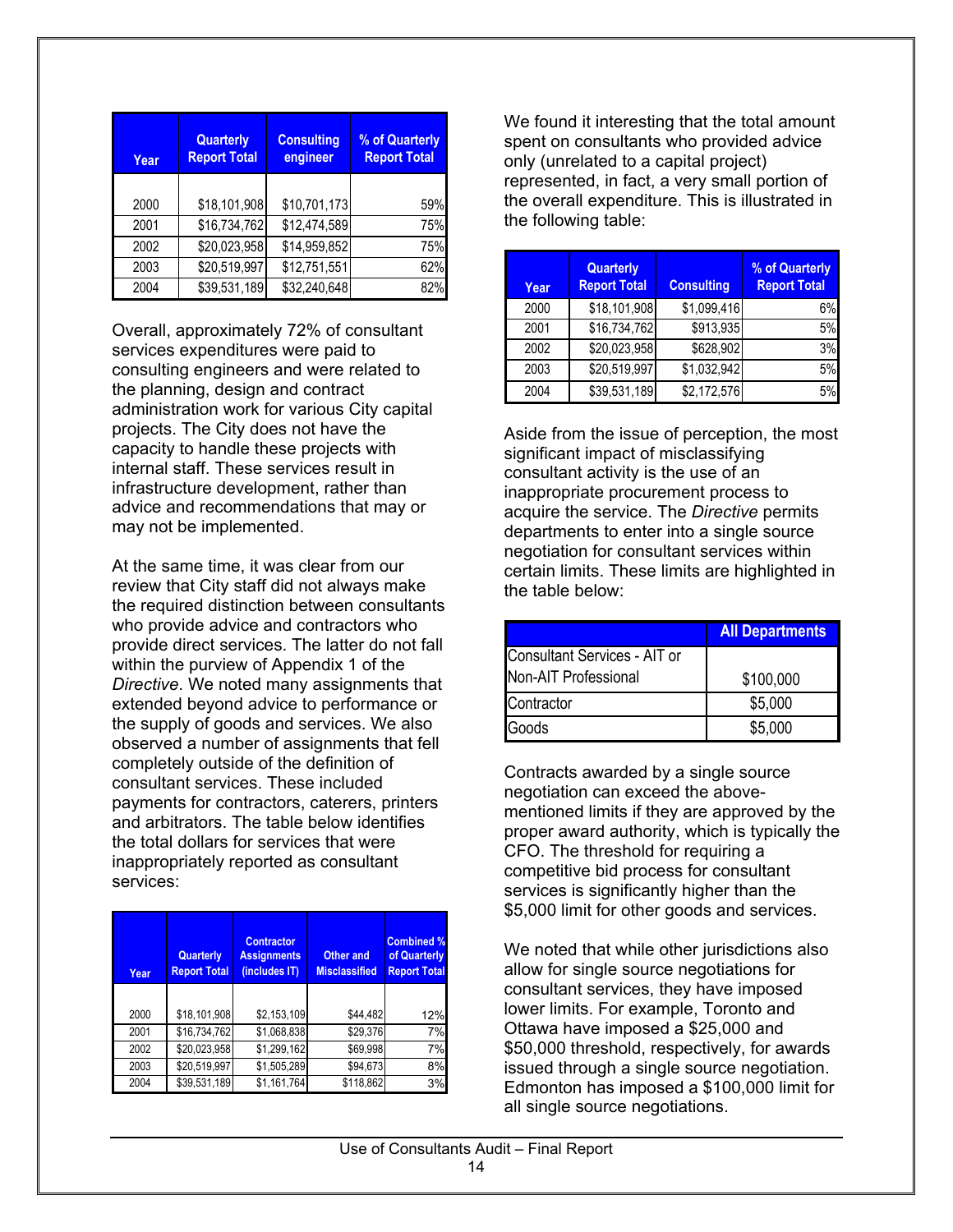The inconsistency with respect to the threshold for procuring consultant services and other goods and services has created, in some instances, an incentive to classify projects as consultant services in order to utilize the less rigorous and less costly single source negotiation process. In fact, we found 5 instances in our sample of 40 (13%) where non-consultant services were single sourced in violation of the *Directive*.

#### *Recommendation 1*

*We recommend that Corporate Finance Department continue to ensure that all staff involved in the procurement process have a clear understanding of what constitutes a consultant service and the appropriate procurement method that must be employed when services fall outside of the definition of consultant services.* 

#### *Management Response*

*Materials Management Division will continue to provide training to individual departments, as requested, and through internal courses, to employees who are providing service in the procurement area. Additional attention will be given to incorporating the intent of this recommendation in the training sessions.* 

*Plans are in progress to expand the scope of this training to deal more explicitly with the procurement process and contract administration, including consulting assignments. In addition, other opportunities to train employees will be explored.* 

#### Does the City have procedures in place to ensure that contracting for an external consultant is the most appropriate business decision?

On an annual basis, City Council assigns a significant level of financial resources to the capital budget to improve infrastructure. The Administration must ensure that the most appropriate delivery model is used and that the resulting contracts for consultant

services are competitive and in line with industry standards.

#### *An analysis should be conducted to determine the most appropriate delivery model, or combination of models, that should be used for infrastructure projects.*

In 2004, the adopted capital budget contained projects totalling about \$205 million. In February 2006, City Council adopted the 2006 capital budget which totalled approximately \$307 million, equating to an increased commitment to capital projects of 50% in just two years. Due to the magnitude of this shift in the level of funding, we believe that the City should review the model it uses to undertake capital projects. At present, the City contracts out a significant portion of the work required to complete capital projects. There are several reasons why work is contracted out including flexibility in resources, reduced labour costs and transferring risk to external firms. A contributing reason would also be a 1973 decision by City Council to assign the bulk of the City's design and engineering work to external consultants.

The current size of the City's corps of engineers reflects that decision. Internally, the City does not have the capacity to complete all of the identified capital projects. Since that 1973 decision, a variety of different models have evolved to assist governments in undertaking infrastructure projects. Some examples of the potential models include the following:

- expanding the internal capacity to undertake capital projects;
- creating a special operating agency governed by an appropriate mandate; and
- entering into a private-public partnership.

In reference to the first model, expanding internal capacity, we obtained a preliminary analysis performed in 2000 by staff in the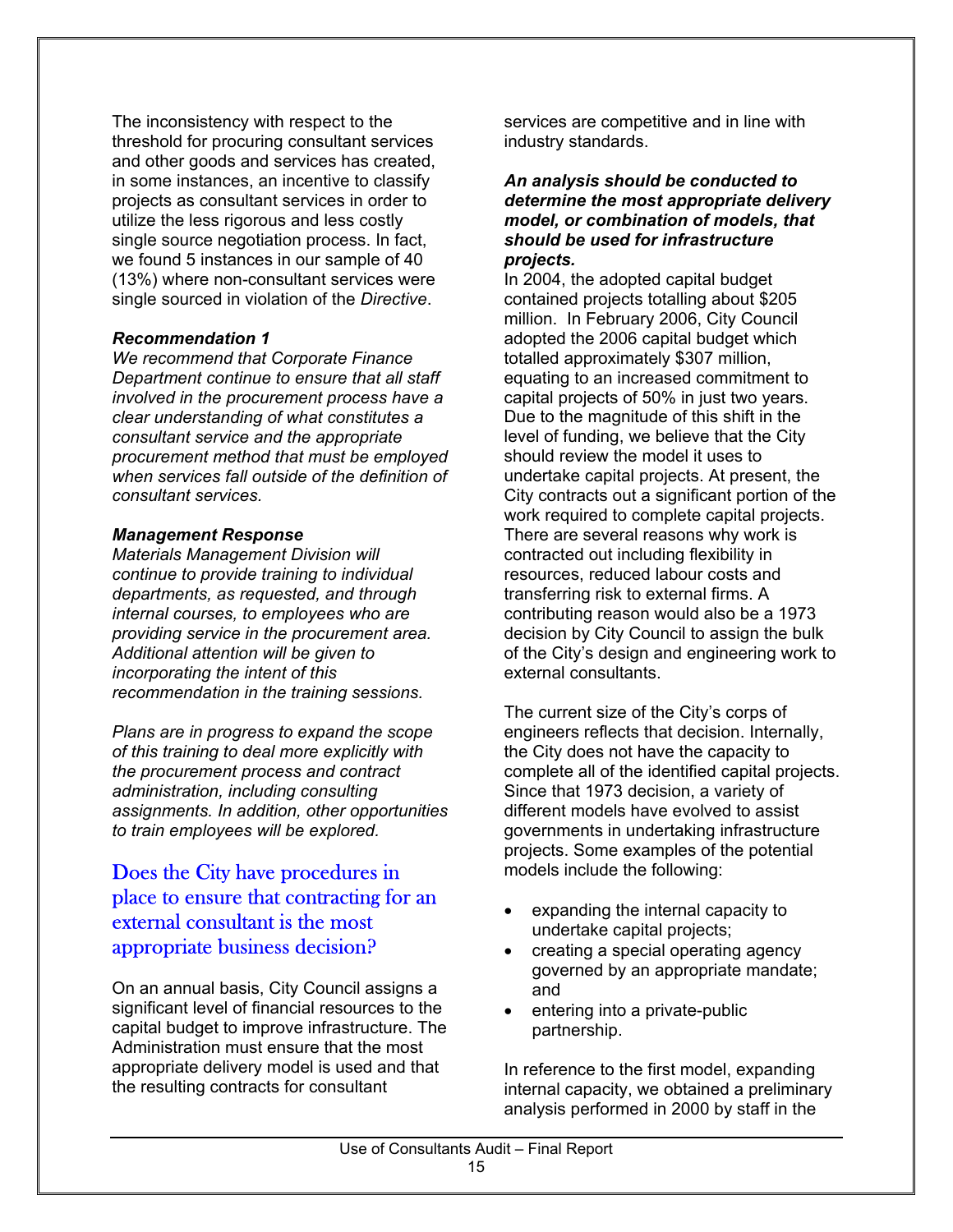Public Works Department which concluded that performing certain functions in-house may provide the City with cost savings. We noted that the analysis was of limited scope and not applicable to all types of capital projects.

Special operating agencies (SOA) are service delivery units that are designed to provide greater freedom from administrative processes in exchange for a serviceoriented delivery approach. In November 2005, for example, the Province of Ontario created an arms-length agency that is responsible for the project and contract management of complex infrastructure projects. The first of five SOAs in the City was created in 2000. Several other initiatives have been identified as potential candidates for an SOA; however, we are not aware of any initiative that focuses on aspects of capital project completion.

A private-public partnership (P3) has been used in the City in the past and resulted in development of the Charleswood Bridge. At least five Canadian provinces and numerous countries worldwide have used this model to develop a variety of infrastructure projects. The relationship between the private and public sector in a P3 can take a variety of forms ranging from a contracted out service to a sharing of expertise and a transferring of risk to the partner best suited to manage or mitigate that risk.

We are not advocating any one model over another; rather, we are suggesting that now may be an opportune time to analyze which model, or combination of models, best suits the City of Winnipeg. The significant increase in capital funding should prompt the City to ensure that the most appropriate delivery model is used to develop infrastructure. The status quo is only one option. To date we do not believe that an adequate analysis has been undertaken. We understand that Public Works has been tasked to undertake a study of alternative delivery models for infrastructure renewal.

#### *Recommendation 2*

*We recommend that the Public Works Department, in conjunction with other departments that are involved in capital projects, undertake a study of alternative delivery models for infrastructure development and renewal.* 

#### *Management Response*

*The Public Works Department agrees with this recommendation and is committed to working with other City departments to fully explore options with respect to alternative service delivery. The Public Works Department is currently exploring the potential use of Private-Public Partnerships as an alternative service delivery method for large capital projects anticipated in the near future.* 

*The Public Works Department will undertake an updated review of its in-house engineering services and related costing to determine suitability for possible expansion or any other variance from current practices.* 

#### *Public Works could not demonstrate that the basis of compensation for consulting engineers who perform streets work was competitive and consistent with industry standards.*

The approved 2006 capital budget for contracted streets work is approximately \$32 million. Although the exact amount of fees paid is dependant upon the scope of the project, the estimated fees to be paid to consulting engineers for streets work in 2006 is between \$3.1 – 3.6 million.

Capital projects related to streets work are directly assigned to pre-qualified engineering firms. The assignment is predicated on an acceptable proposal in regards to the total project costs. Consulting engineers are compensated for their services within a pre-determined range based upon a percentage of construction costs. The range varies from 13 – 15% depending upon the nature of the assignment. This amount was increased from 12 – 14% in 2004.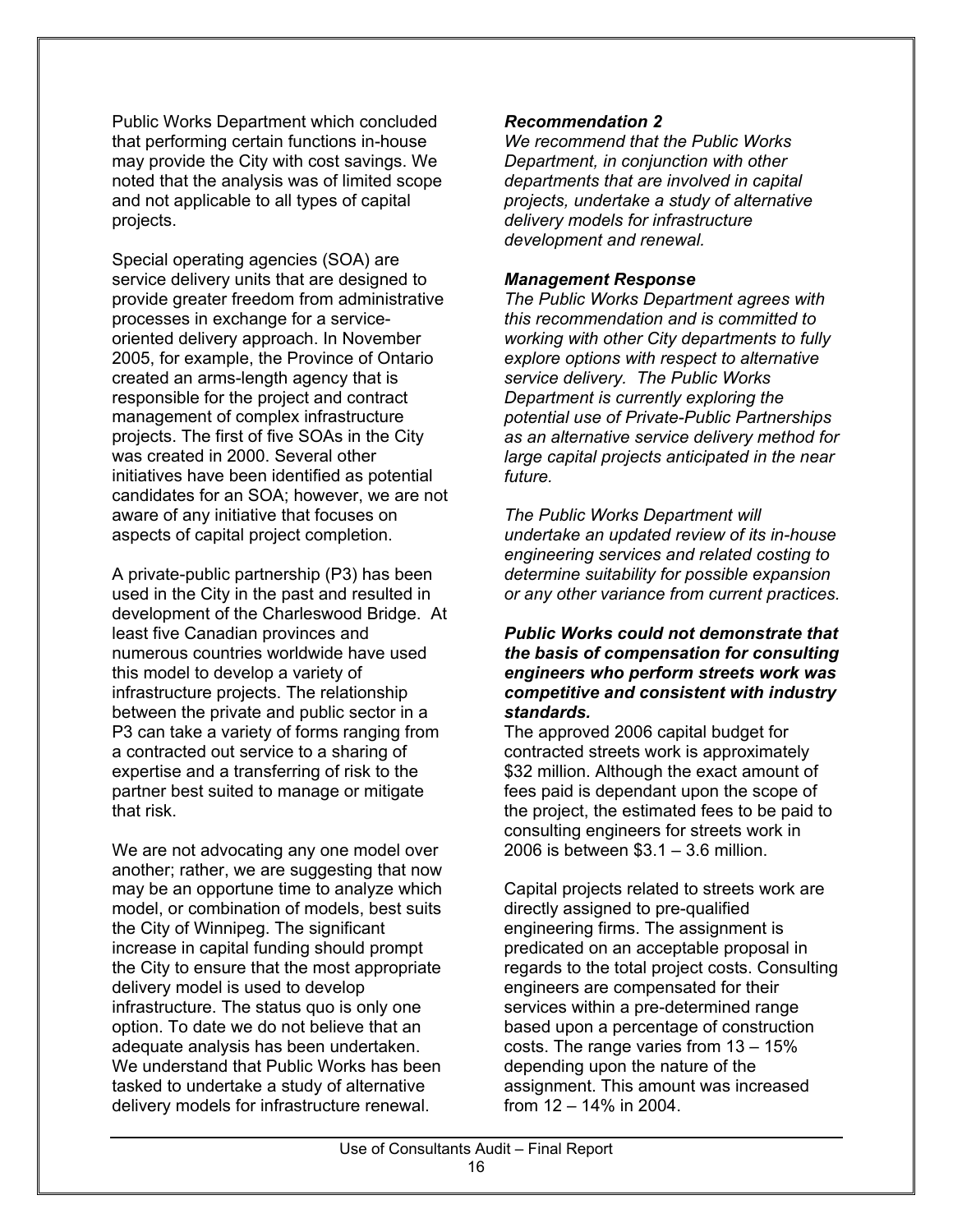The concern that we have is that there is no direct correlation between the cost of construction and the services provided by consulting engineers. Construction costs are comprised of fuel, steel, concrete, construction labour, etc. The amount of time expended on a particular project by the consulting engineer is not directly related to the underlying cost of the materials. While we were advised that there was considerable discussion regarding the most recent increase, there was no documented, objective analysis to support either the increase or the original fee range. Furthermore, a competitive bid process has not been initiated in the past three years to submit the reasonableness of the fees proposed to an objective test.

We agree with the department that direct assignment with a percentage basis for compensation is an efficient and costeffective methodology to use for straight forward, well understood projects so long as the percentage translates into reasonable fees. In the past, the department was confident that this was the case because of the experience of their project managers and the general stability of the construction market. Based upon the nature and scope of the work, the type of staff to be assigned, and their own knowledge of industry pay schedules, project managers were comfortable that the fees proposed were reasonable.

In the current environment, however, the reality is that the City is facing significant increases in construction costs. If the percentage of construction cost method is used in times of rising raw material costs, increases in the construction costs of a capital project will increase the fees paid to consulting engineers proportionately even though there may be no direct impact on the time required to manage the project. In recognition of this risk, some other organizations are using an hourly rate basis of compensation and/or a competitive bidding process. Furthermore, we noted that the Association of Professional

Engineers and Geoscientists of the Province of Manitoba (APEGM) recommends using a time based hourly billing rate in its draft policy (dated 2003). In fact, APEGM recommends against using the percentage of cost of construction basis for resident engineer services.

Going forward, we believe that the Department needs to be able to objectively demonstrate that the basis for compensating consulting engineers is the most cost-effective for the City. This can be accomplished through such means as the design of the compensation structure, better documentation of analyses performed, and/or the periodic use of a competitive process.

#### *Recommendation 3*

*We recommend that the Public Works Department review and monitor the basis for compensating consulting engineers who perform streets work to ensure that it is appropriate in the current environment and for the future. Analyses performed should be appropriately documented. In addition, we recommend that, on an annual basis, some contracts for consultant services related to streets work be subjected to a competitive bid process.* 

#### *Management Response*

*The Public Works Department agrees with the need to objectively demonstrate and document value for money spent on consulting engineering services. Given the current volatility of costs in the construction sector and potential impacts to consulting fees, the Public Works Department will continue to review and monitor the basis for compensating consulting engineers.* 

*In fact, in anticipation of construction cost increases, PWD addressed the issue of engineering consulting fees potentially increasing disproportionately by instituting a 10% upset limit on consultant fees for 2006 and beyond.*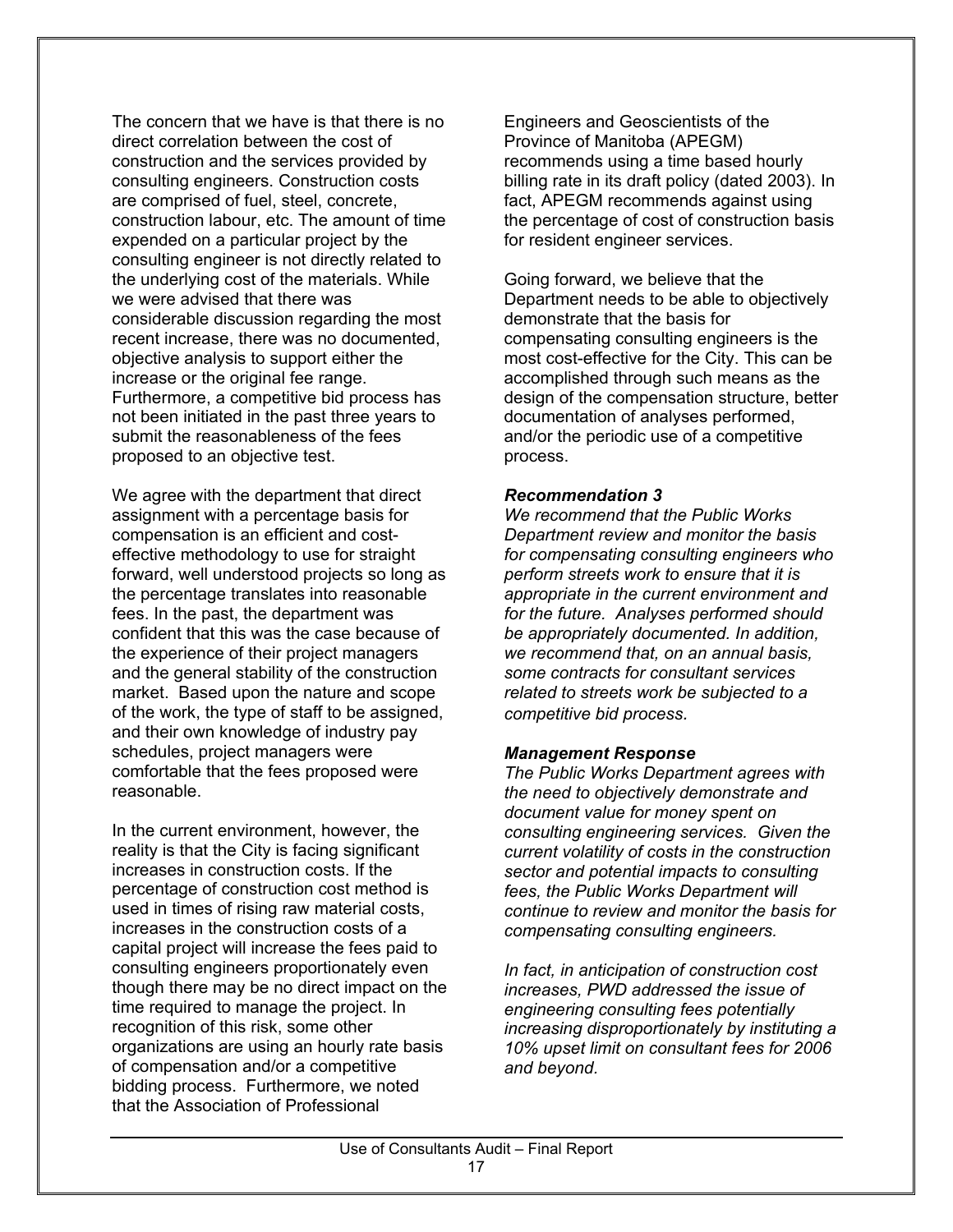*To clearly demonstrate the efficiency and cost-effectiveness of the current basis for compensation for straight forward well understood street projects, the Public Works Department will utilize annually, for some contracts, similar request for proposal methodologies for engaging consulting engineering firms to those used by other jurisdictions, where appropriate, and as currently used on larger and/or more complex Public Works Department projects.* 

#### Is the process to hire a consultant open, fair and transparent?

A guiding principle of the *City of Winnipeg Council Policy on Materials Management* is that *"all businesses are entitled to fair and ethical treatment."* To accomplish this goal, the City must have a process that is consistently applied across all departments and ensures that business decisions are supported in an objective and rational manner.

#### *The terminology "major or complex" requires additional guidance to ensure that the appropriate procurement method is utilized.*

A critical decision point in the process in contracting for consultant services depends upon a department's assessment of whether an engagement will be major or complex. This assessment determines the procurement method that must be used. The *Directive* provides no guidance or criteria for deciding whether a project should be considered major or complex.

City staff advised us that the inclusion of the major/complex decision point attempts to balance internal procurement efficiency with accessibility for all qualified vendors. The Manager of Materials also observed that defining a project as major would be unique to each department and dependent upon the scope of the project in relation to its normal activities. In regard to complexity, the risk associated with the project should be a key criterion. She advised that this

additional clarification is available to City staff upon request.

Through interviews pertaining to our sample of contracts, we observed that City staff communicated significantly different opinions as to what work qualifies as major or complex. For example, some staff believed that any work performed by a specialist, such as an actuary, should be considered complex regardless of the risk associated with the project. We also observed that some departments were unaware that the criterion of major or complex is a decision point as to which method of procurement is to be used. As a result, we noted that some assignments that City staff described as were major or complex had been awarded through a single source negotiation in breach of the *Directive*.

#### *Recommendation 4*

*We recommend that the CFO draft an amendment to the Directive, for the consideration of the CAO, that provides guidance for departments in determining whether the proposed work qualifies as major or complex.* 

#### *Management Response*

*These guidelines will be developed and an amendment to Administrative Directive FM-002 will be drafted for the CAO's consideration.* 

#### *Decisions to enter into single source negotiation or direct assignment were not adequately documented.*

The majority of consultant services in our sample, 31 out of 40 (78%), were procured through a single source negotiation. The *Directive* provides guidance on the information required to support a decision to single source. The cost basis for the payment must be determined and be consistent with industry standards. Furthermore, consideration must be given to factors outlined that include qualifications, experience, past performance, understanding of the project, and the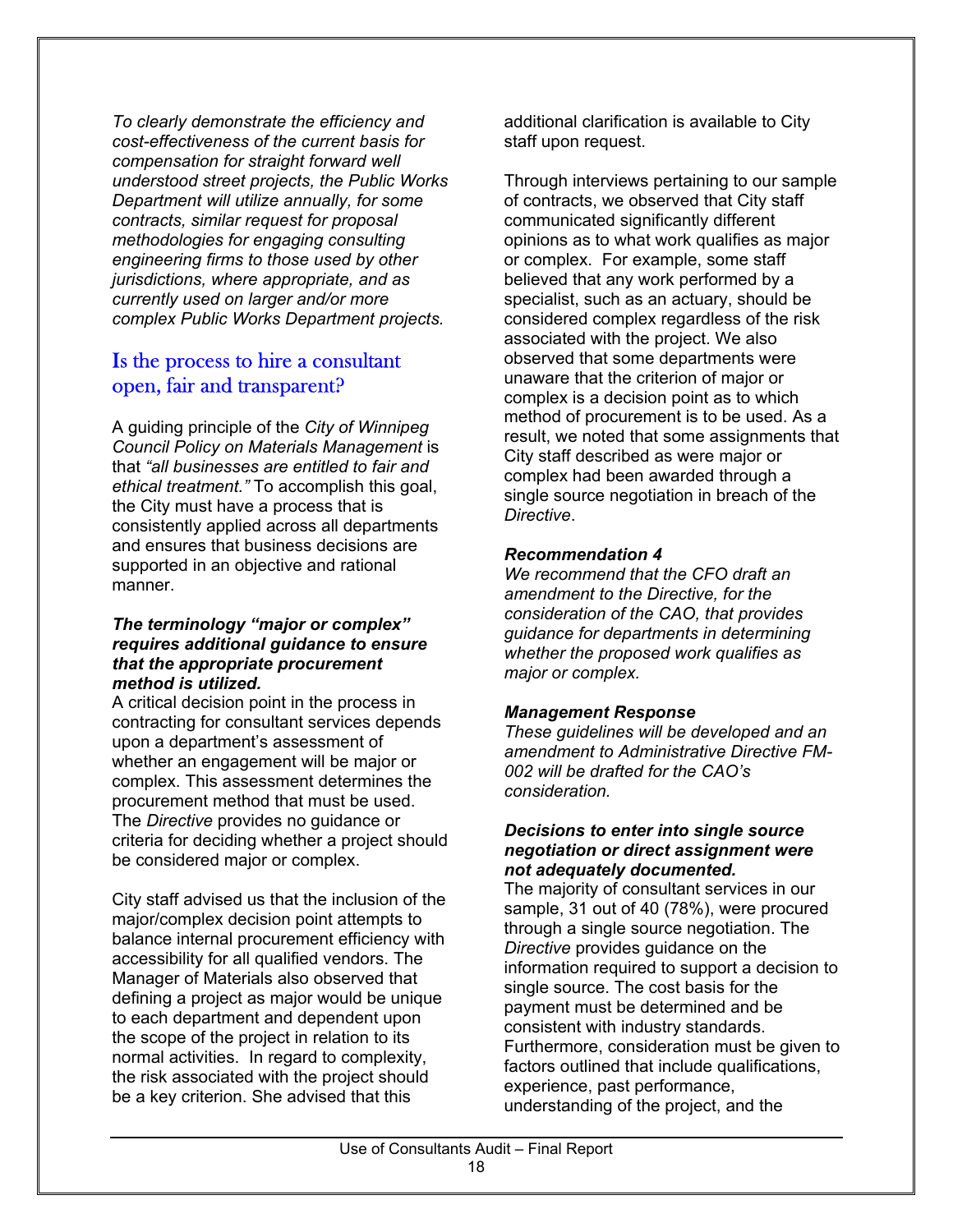capacity to accomplish the work within the required timeframe.

Single source negotiations allow for a more streamlined administrative procurement process but potentially introduce new risks to the process. When not procuring services through a competitive bid process, it becomes more difficult for the City to demonstrate that all vendors have been treated fairly and that services were procured at the best price. Due to its potentially subjective nature, single source decisions make the City susceptible to challenges from vendors regarding unfair treatment. It is for this reason that the City must ensure that adequate documentation is maintained on file to support decisions made.

In our sample, we found that staff had only documented the qualifications and experience of consultants on 42% of the files and provided evidence of a cost basis for the service that was consistent with industry standards on 26% of the files.

The *Directive* also requires that departments maintain a current roster of consultants and evaluate work performed on an annual basis. It stipulates that consideration should be given to ensuring an equitable on-going distribution of direct assignments among the best qualified firms.

In our sample, while we observed that work had been awarded to different consultants, we found only one department and 2 out of 26 (8%) contracts where a formal roster was maintained that included information on the firm's area of expertise, number of staff and summaries of performance evaluations. The other departments advised us that staff relied primarily on knowledge of the industry and firms within the industry to make decisions. These decisions were not formally documented, making it difficult to defend allegations of bias or unfair treatment in the rotation process.

#### *Recommendation 5*

*We recommend that the CFO ensure that City staff are aware of documentation standards to support decisions to single source or directly assign consultant services work.* 

#### *Management Response*

*Materials Management Division will continue to provide training to individual departments, as requested, and through internal courses, to employees who are providing service in the procurement area. Additional attention will be given to incorporating the intent of this recommendation in the training sessions.* 

*Plans are in progress to expand the scope of this training to deal more explicitly with the procurement process and contract administration, including consulting assignments.* 

*In addition, other opportunities to train employees will be explored.* 

#### Are the City's interests adequately protected when a consultant is engaged?

Once a decision has been made to engage a consultant, the City must have a proper process in place to protect its interests. Using an appropriate contract, ensuring that it is signed by the appropriate individual, and obtaining evidence of insurance are three critical components in protecting the City's interests.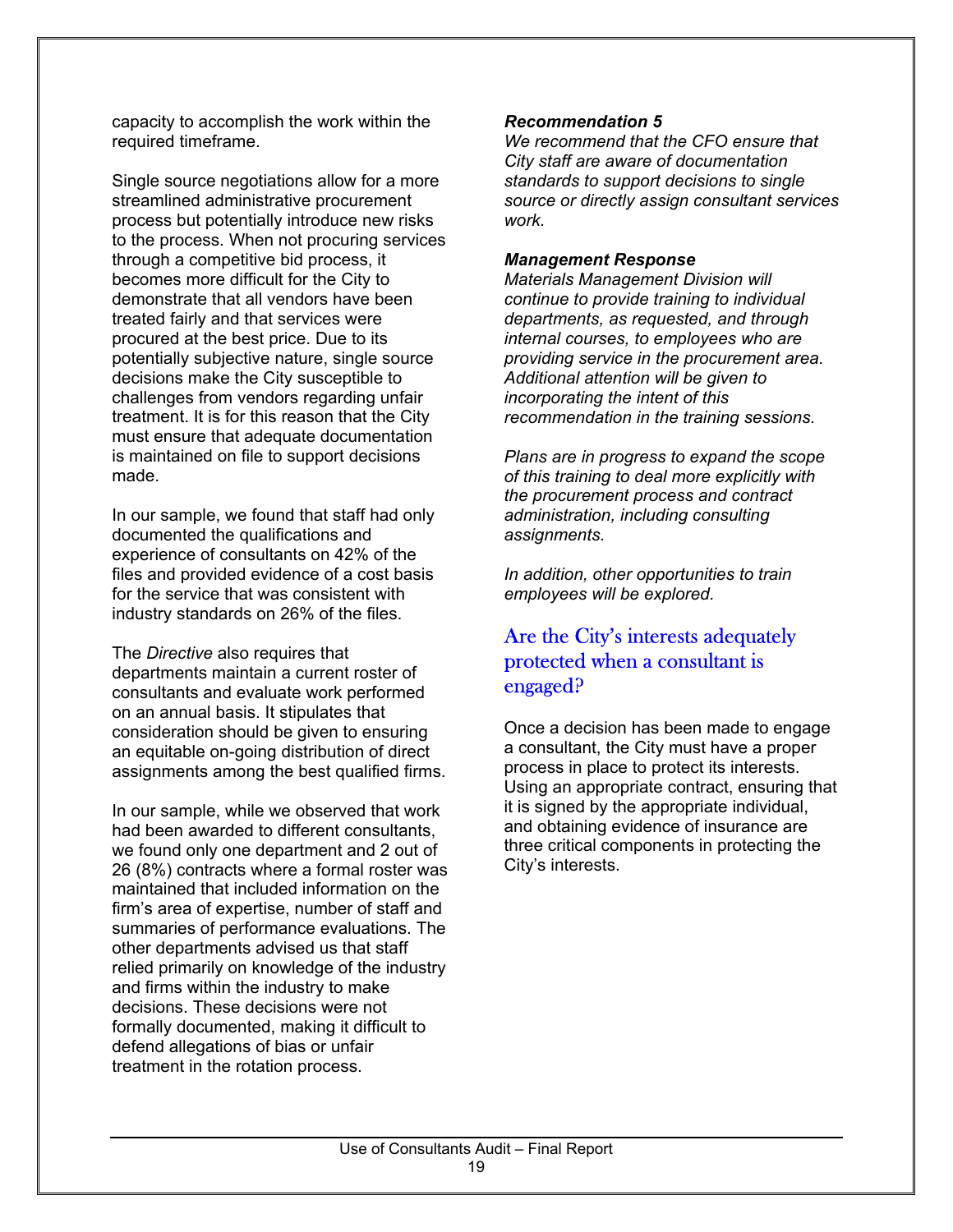#### *The City does not have standard contract templates available for departments to use when engaging a consultant.*

Contracts are developed to protect the interests of an organization when entering into a business relationship with an external firm. According to the *Directive*, "Legal Services must approve the form of contract for all consultant services contracts." Some departments such as Water and Waste and Public Works have standard contracts that have been vetted through Legal Services to be used for their standard engineering consulting activities. Other departments are expected to contact Legal Services to request assistance in ensuring that the interests of the City are protected. The cities of Edmonton and Toronto (in the process of implementing) have contract templates available on-line for their staff.

As a result, in our sample of consulting assignments, more than 70% of the assignments did not have a proper supporting contract. In the absence of easily accessible contract templates, City staff used a variety of different "contracts" when entering into agreements with consultants. These ranged from a simple authorization letter, referencing a consultant's proposal, to contracts supplied by the consultant. (We noted that an authorization letter may be sufficient in those cases where it is used in conjunction with a bid opportunity document that does contain all relevant terms and conditions.) In addition, 22% of the assignments in our sample had no written contract at all with the consultant.

Ultimately, this means that the City's interests have not been adequately protected. The contract, in conjunction with the supporting bid opportunity document, should contain general terms and conditions in such areas as indemnity, required performance security, liquidated damages and procedures for default or termination. If a consultant is negligent in the execution of the project assigned and the City incurs damages, the existence of a formal, written

contract can make the process to recover damages simpler. While the lack of a formal, written contract does not prohibit an organization from recovering damages, the City may have to incur additional legal expenses to attempt to recover the damages in a Court of Law.

#### *Recommendation 6*

*We recommend that Corporate Finance, through the Materials Management Branch and in consultation with Risk Management Branch and Legal Services, develop a set of standard consultant contracts to be made accessible to staff. Each template should provide the applicable circumstances for use and highlight areas that staff are not allowed to modify.* 

#### *Management Response*

*Materials Management Branch has commenced developing consultant services contract templates. As templates of this nature will not always address all pertinent scenarios, in certain cases, the department will need to consult directly with Legal Services.* 

*Materials Management Branch will use future training and other opportunities to educate employees on the availability and use of these templates.* 

#### *Many of the consultant services assignments reviewed did not contain a contract that was signed by the appropriate signing authority.*

The authority to sign contracts awarded pursuant to the *Policy* is set out under *Execution of Documents By-law #7367/99*. Signing authority is granted to the Mayor, City Clerk and CAO. The current CAO has delegated her authority to the CFO. The CFO, in turn, has delegated some of his authority to the Manager of Materials. It should be noted that signing authority is different than award authority. Award authority enables an individual to approve internally a proposed financial obligation. Signing authority, on the other hand,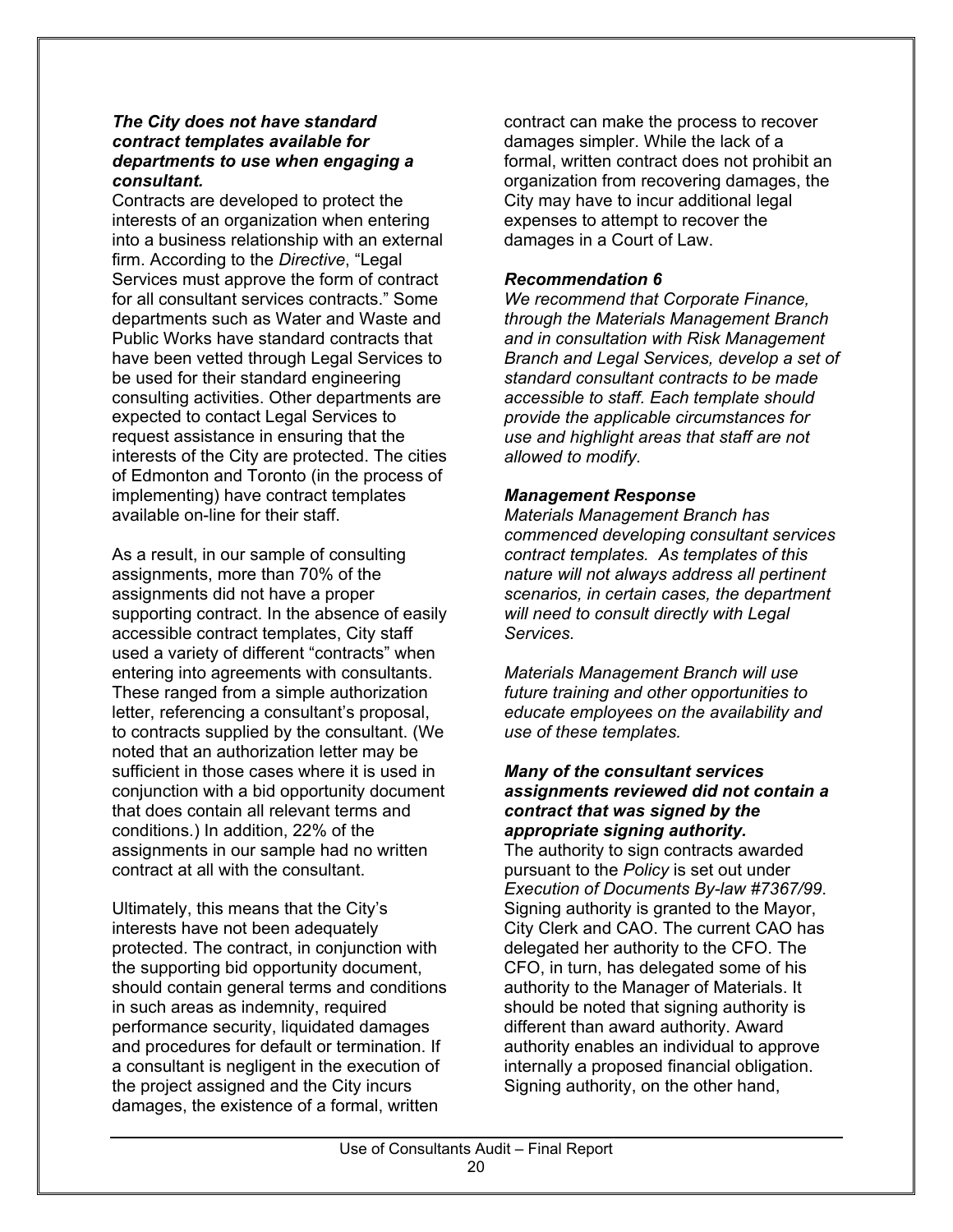enables an individual to commit the City to a future financial obligation.

In our sample, we observed that in more than 60% of the assignments the incorrect individual signed the contract. In most of these cases, the proper signing authority was the CFO. We believe that having the CFO as the signing authority for the majority of administrative contracts is not congruent with the reality of the responsibilities of the position. If all departments complied with the procedure as it is presently written, it would represent a significant burden and impede the CFO's ability to perform other functions.

Departmental managers throughout the organization are responsible for hundreds of staff, mission critical systems and expensive facilities and equipment. Delegating some signing authority to departmental managers would provide a balance between internal efficiency and ensuring that an objective senior City official reviews contract proposals prior to them encumbering the City. In Edmonton, Toronto and Ottawa, some signing authority has been delegated to departmental managers and the delegation is linked to delegated award authority.

If the appropriate delegated authority has not signed a contract, enforceability may be at risk. Depending upon the past business relationship with a particular consultant, the City may be reliant on the courts to settle any disputes.

We understand that Legal Services was recently assigned the responsibility for reviewing the signing authorities and the *Execution of Documents By-law.* We were advised that it is Legal's opinion that no revision to the By-law is required. The CAO has authority to further delegate signing authority under the Council Policy.

#### *Recommendation 7*

*We recommend that the CFO, pursuant to the Execution of Documents By-Law and Materials Management Policy and, in consultation with Legal Services, propose revisions to the delegated signing authorities for documents, instruments and agreements arising from an award of contract for consultant services, for the consideration of the CAO.* 

#### *Management Response*

*The CFO will review present signing authority delegations and propose any recommended changes to the CAO for further consideration.* 

#### *City staff did not always ensure that consultants properly indemnify the City.*

Virtually every consultant hired by the City should be required to indemnify the City against all claims or damages that arise, either directly or indirectly from the performance or failure to perform an agreement. The type of insurance coverage required is dependent upon the specifics of a consultant's assignment.

With proper insurance coverage in place, if consultants were negligent in their advice, in their conduct on City premises or in some other manner, the City would be reasonably assured of the ability to recover damages. Damages covered by insurance would include payment to injured parties and legal fees incurred by the City in defence of a claim. In order to support a claim, it is critical that City staff obtain proof of coverage in the form of a certificate of insurance and maintain that on file. The absence of proper insurance coverage by a consultant may result in the City being required to pay for any damages. Depending upon circumstances unique to each assignment, damages may be recoverable from the City's own insurance provider. However, the City self-insures for the first \$250,000 and any claims against the City's plan that are over this level would impact the amount of the premium paid in the future.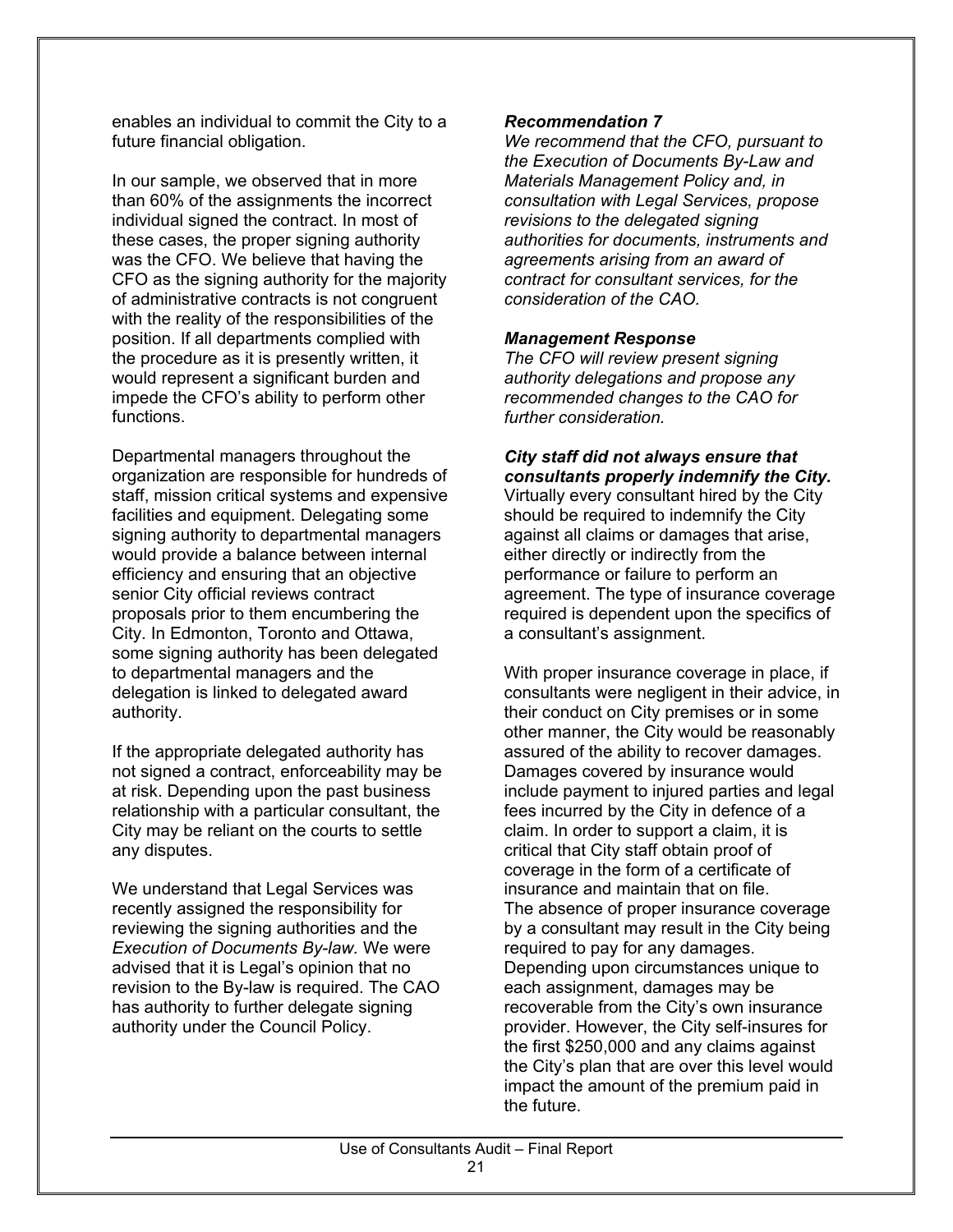Due, in part, to the lack of formal contracts noted previously, some City staff were unaware of a requirement for consultants to indemnify the City or were unable to provide evidence that a consultant had adequate insurance in place to protect the interests of the City. In our sample of consultant services assignments, 72% did not have any insurance coverage in place and, in a further 12%, the City did not have the necessary certificate of insurance on file. We noted that certain professionals such, as lawyers, accountants or financial advisors are required by their governing organizations to carry such insurance. However, the City should still ensure the consultant is in good standing with his/her professional organization and has maintained his/her appropriate insurance coverage. Other professionals, such as architects, designers and management consultants can opt out of such coverage.

Ensuring consultants have adequate insurance coverage in place prior to initiating any engagement is critical, even for those assignments that appear routine in nature.

#### *Recommendation 8*

*We recommend that Corporate Finance, through the Risk Management and Materials Management Branches, in consultation with Legal Services, ensure that the standard types of insurance coverage expected of all consultants hired by the City is included in the contract templates.* 

*We further recommend that Directive be amended to require City staff to maintain the certificate of insurance on file.* 

#### *Management Response*

*The Corporate Finance Department will coordinate the development of standard criteria for proof of insurance and indemnification for all consulting assignments. Contract templates referred to under Recommendation 6 will consider this. Again, templates may not address* 

*every consulting assignment scenario and in these cases, contract administrators will need to consult directly with Risk Management.* 

*An amendment to Administrative Directive FM-002 to ensure contract administrators obtain insurance certificates will be developed for the CAO's consideration.* 

*Future training sessions and other opportunities will be utilized to educate employees.* 

#### Are the contract management practices of departments adequate?

#### *Gaps in City processes resulted in the City not properly recovering GST fees charged by some consultants and a potential liability for GST.*

The City is entitled to a rebate of a portion of the GST paid on purchased goods and services (4% to 7% of the purchase price). The GST rebate amount must be recorded in the appropriate general ledger account for the correct amount to ensure that the City receives the full GST rebate to which it is entitled. The City is also required to selfassess GST for imported goods and services. Failure to self-assess could result in the City being fined.

Each department controller is responsible for ensuring the accuracy of the information of the data entered into the PeopleSoft system. Due to the volume of accounts payable transactions that occur, it is not practical for the controller to verify the accuracy of all transactions. However, we also found that there was a lack of a detective control to identify transactions that have no GST recorded, exposing the City to financial risk.

From our original sample of consultant service assignments we found examples of input errors. We then conducted further audit work by selecting a sample of 22 transactions from a listing of transactions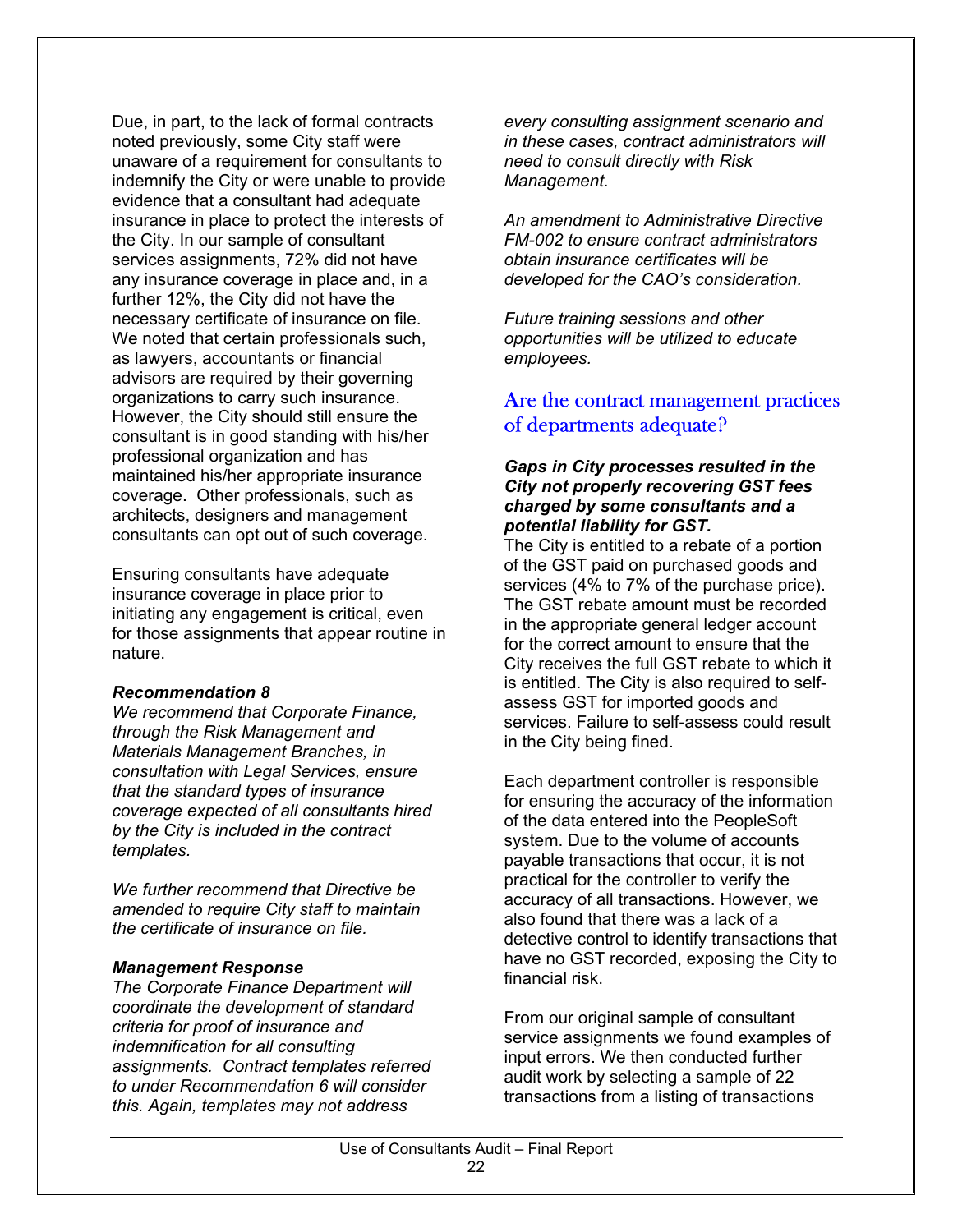where GST had not been recorded. We reviewed those transactions to ensure that GST was correctly recorded in the general ledger and in compliance with GST legislation. We found that 6 out of 22 transactions reviewed (27%) contained input errors, where there was either a failure to recover the refundable portion of the GST or a failure to pay the City's portion of GST on services received. In one instance, the City missed GST rebates amounting to \$11,077.41 over two years. In another example, the City failed to self-assess \$13,712.30 in GST for which the City could have been fined \$7,835.60.

#### *Recommendation 9*

*We recommend that the Corporate Controller implement a process to detect and review transactions that have no GST recorded.* 

#### *Management Response*

*The Corporate Finance Department has commenced with a review for unclaimed GST rebates.* 

*The Corporate Controller will investigate cost-effective means to detect transactions where no GST has been recorded, so that departments can review the circumstances and implications.* 

#### *Performance monitoring and the review of results were not adequate to demonstrate that the City received the expected benefits for a consultant assignment.*

Performance monitoring is a necessary and critical part of contract management. Its purpose is to provide feedback on quality, timeliness and the progress of the consultant assignment. In addition, it serves to support award decisions made through the single source assignment process and provide information for future procurements. If performance issues with a particular consultant are not identified and documented, problems may go undetected or be repeated in future assignments. During the audit, however, we observed that formal performance reviews were not conducted on the majority of projects sampled although staff did indicate, in some cases, that the performance of the consultant was reviewed informally.

The *Directive* requires departmental staff to conduct performance reviews at least annually for any consultant who has performed an assignment during the preceding year. The reviews are to be communicated to the consultant and maintained on file. However, we noted that the *Directive* does not provide guidance on what aspects of the consultant assignment should be reviewed. In Edmonton, contract administrators are required to complete a standard *"Professional Services Evaluation"* at the end of each project. Ottawa is also in the process of developing a *"Performance Evaluation Matrix"* that will be used at the completion of each project.

The performance review should also attempt to formally document the benefits of the engagement, which could include

- improved client service,
- improved efficiency,
- increased government revenue, or
- improved information for decisionmaking.

For all consultant services assignments, management should be able to demonstrate what benefits were received and if those benefits met expectations and produced value for money. The rigor of the analysis should be commensurate with the significance and materiality of the project.

For those assignments that involved infrastructure renewal or development, a tangible good exists as evidence of a benefit being received by the City. In the cases where the City engaged a consultant for general advice, departments were often unable to provide objective documentation to demonstrate what benefits the City received from an assignment. Upon further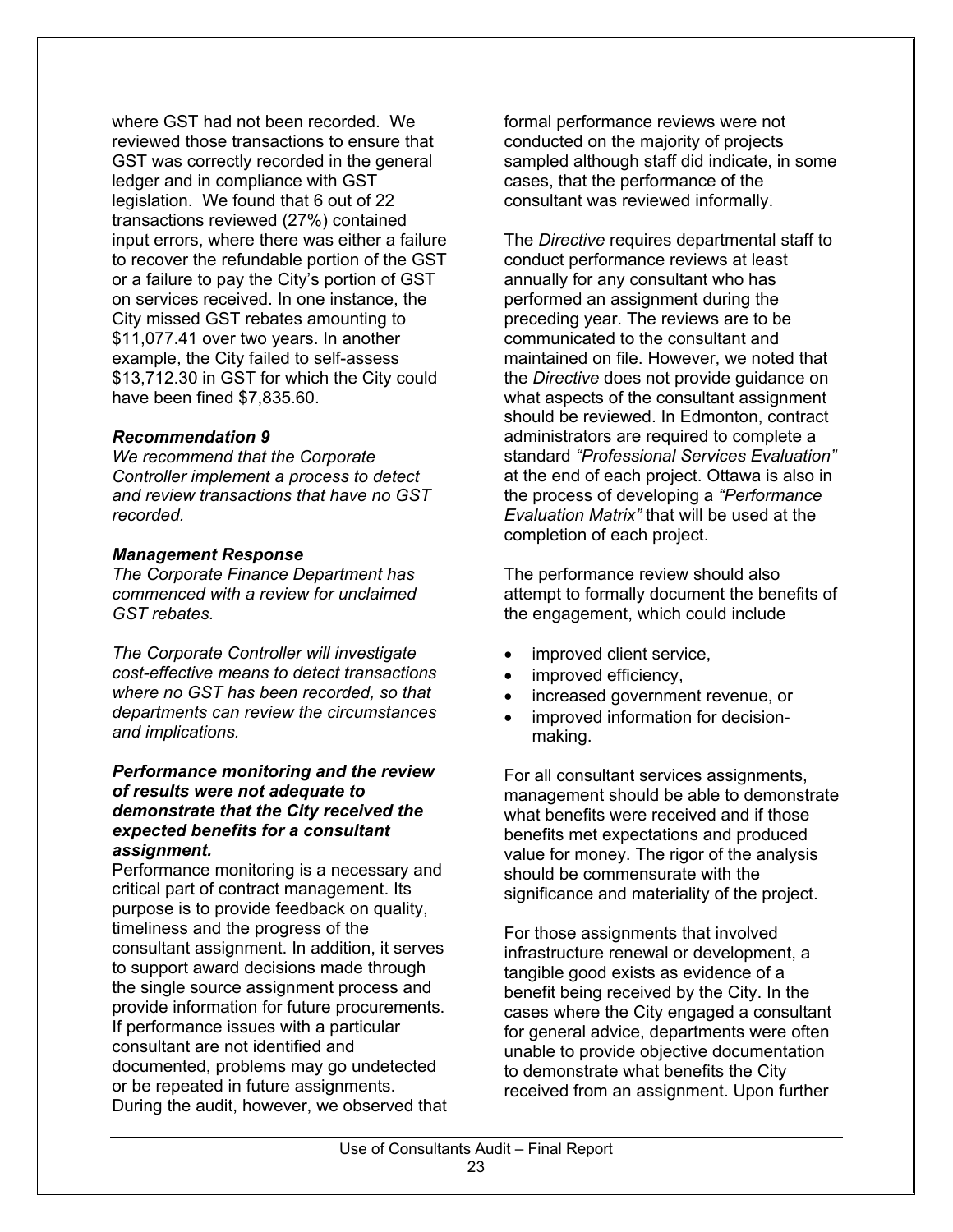prompting, however, staff were able to advise that, in the majority of cases, the deliverable provided by the consultant had been, or was in the process of being, implemented.

#### *Recommendation 10*

*We recommend that Corporate Finance develop a performance evaluation template to supplement the Directive. We suggest that project performance reviews include an assessment of the quality of work performed, the efficiency of the consultant in managing time and resources, the benefits realized, and an analysis of the cost of work in relation to the benefits received. Any outstanding performance issues should also be identified.* 

#### *Management Response*

*The Corporate Finance Department agrees that performance evaluations be conducted for consulting service assignments. While templates are a good idea to support this, and will be developed accordingly, as the report indicates, the "…rigor of the analysis should be commensurate with the significance and materiality of the project." As such, the development of any templates and related instructions will need to communicate this as well. Guidance will be provided to help contract administrators determine the depth of analysis required.* 

*Future training sessions and other opportunities will be used to educate employees.* 

Do the quarterly financial reports on consulting activity provide accurate, meaningful and sufficient information to Council?

#### *Quarterly reports of consultant activity contained inaccurate and misleading information.*

The CFO is required to submit a quarterly report to City Council on the use of consultants. Specifically, the report is intended to keep Council informed "on all

uses of the delegated authority to assign work to consultants without the solicitation of competitive offers". Awards made through a competitive bid process are made public at the time of selection. Procurement activity for other goods and services is not included on the report because of the reduced risk associated with the significantly lower threshold to single source an award. A competitive bid process is required for all other goods and services above \$5,000 unless prior approval is obtained from the appropriate award authority.

As previously discussed, the reports that are currently being forwarded to Council include a mixture of consultant services assignments that were single sourced, assignments that were awarded through a competitive process and a variety of other payments and awards that are outside the scope of the *Directive* on consultant services. We believe that the intent of the report is to provide full disclosure on all significant consultant services assignments. Payments made that are not subject to the requirements of the *Directive* on consultant services should not appear on the report. At the same time, it is our view that there is merit in including all consultant services engagements (single source and competitive bid) on the quarterly report to provide more meaningful information on the scope of the activity during the quarter and to communicate all consultant services awards to the public in a complete and concise manner.

A recent revision to the *Directive* requires the inclusion of the type of work performed. This is a positive step. At the same time, departments lump all payments to a consultant together, which hinders the ability to see the volume or magnitude of projects underway. We believe that each assignment should be captured separately including the value of projects recently awarded during the quarter.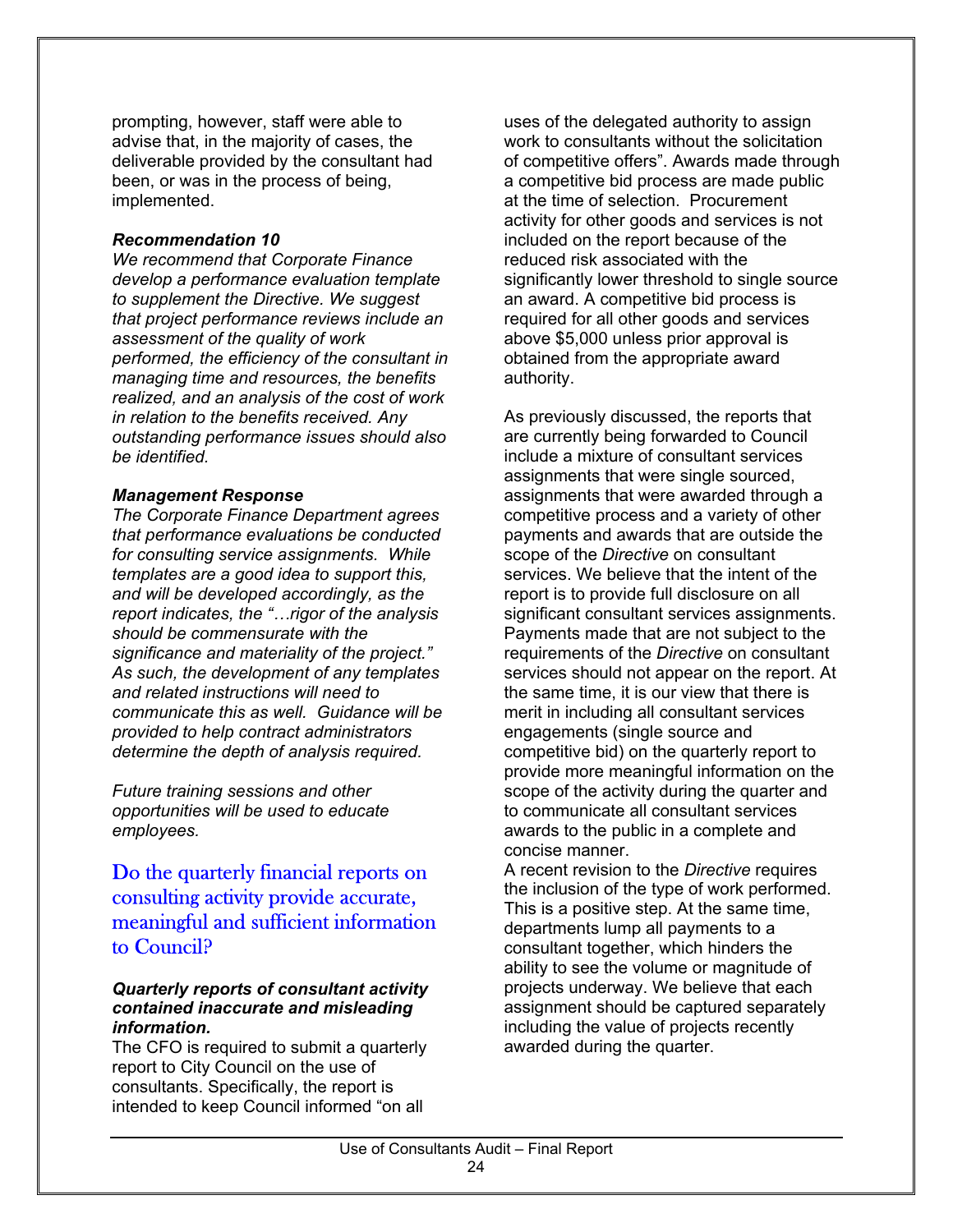The benefits to be derived from creating a single reporting mechanism with the additional information noted include

- improved transparency to citizens and interested businesses about the City's procurement activity,
- increased accountability of managers for consultant services engagements, and
- improved clarity for senior management and Council to understand the type and volume of work being undertaken by external professionals and the associated future financial commitments.

#### *Recommendation 11*

*We recommend that the Directive be revised to require quarterly reports on consultant services activity to include the following:* 

- *all consultant services assignments for which payments were made during the quarter,*
- *all contracts awarded during the quarter,*
- *the type of consultant and the purpose of each assignment,*
- *the method by which each assignment was awarded, and*
- *the total payments made to each consultant by project.*

#### *Management Response*

*Pursuant to this recommendation, the Corporate Finance Department will develop suggested revisions to Administrative Directive FM-002 for consideration by the CAO.*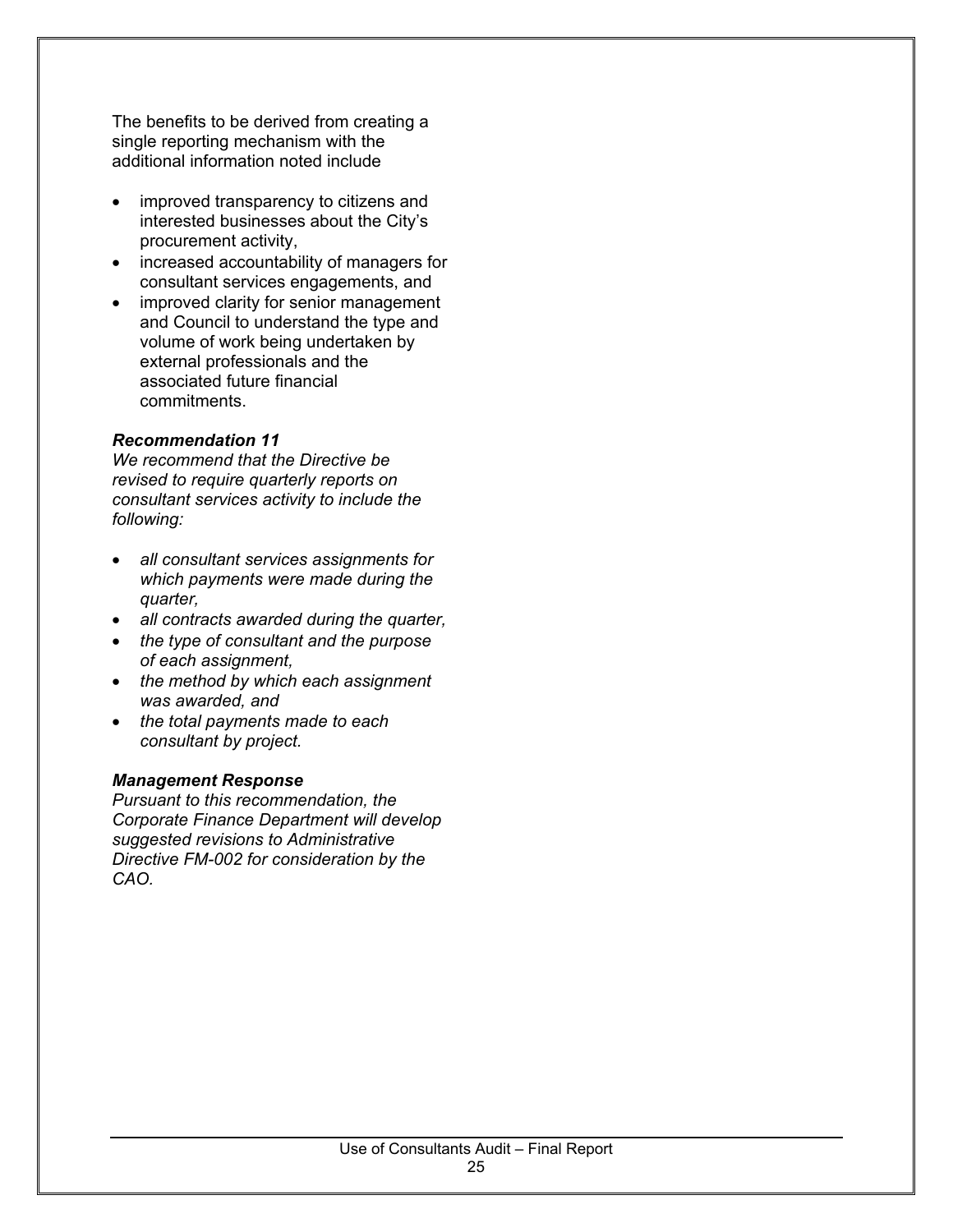

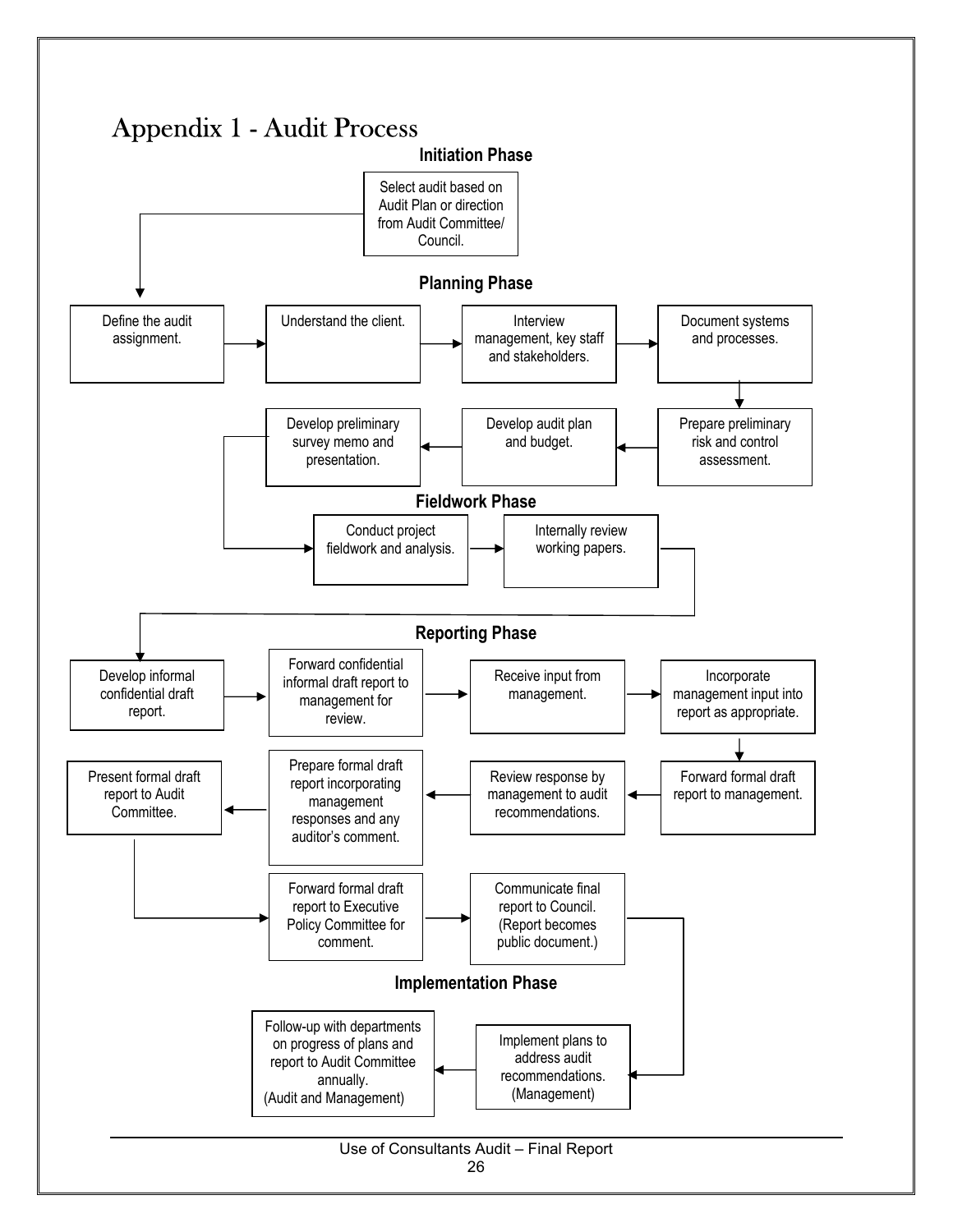## Appendix 2 – Administrative Directive FM-002–Appendix 1

#### *CONSULTANT SERVICES*

NOTE: A contract of employment is not Consultant Services subject to the Materials Management Policy.

Consultant Services subject to the Materials Management Policy are services provided by the following:

 1. **AIT Professionals:** (licensed professionals to which the Agreement on Internal Trade (AIT) is not applicable)**:** medical doctors, dentists, nurses, pharmacists, veterinarians, engineers, land surveyors, architects, accountants, lawyers\* and notaries. 2. **Non AIT Professionals:** (information technology consultants, communications consultants, management consultants, training consultants, accredited real estate appraisers, agrologists, dieticians, home economists, interior designers, occupational therapists, optometrists, physiotherapists, psychiatric nurses, psychologists, trainers and speech and hearing therapists.

\*The City Solicitor must be consulted before a Lawyer is hired.

No other Service shall be deemed to be a Consultant Service without the approval of the Chief Financial Officer.

#### **AWARD AUTHORITY**

The Chief Administrative Officer has authority to award contracts for Consultant Services as defined in this Appendix, not exceeding ten million dollars (\$10,000,000).

The Chief Financial Officer has delegated authority to award contracts for Consultant Services as defined in this Appendix, not exceeding five million dollars (\$5,000,000).

Department Heads have delegated authority to award contracts for Consultant Services as defined in this Appendix, not exceeding one hundred thousand dollars (\$100,000), and in accordance with the procedures for Award Reports in APPENDIX 4.

#### **SOLICITATION OF COMPETITIVE OFFERS**

When the cost of the Consultant Services is estimated not to exceed one hundred thousand dollars (\$100,000), single source negotiations are permitted unless the work is major and/or complex in which case proposals must be invited from no less than three qualified firms or individuals and evaluated by the review committee.

When the cost of the Consultant Services is estimated to exceed one hundred thousand (\$100,000), the following shall apply:

 1) **AIT Professionals:** single source negotiations are permitted unless the work is major and/or complex in which case proposals shall be invited from no less than three qualified firms or individuals. Solicitation of Competitive Offers is available through the Materials Management Branch if desired.

 2) **NON AIT Professionals:** must be forwarded to the Materials Management Branch for Solicitation of Competitive Offers unless approval has been received for single source negotiations.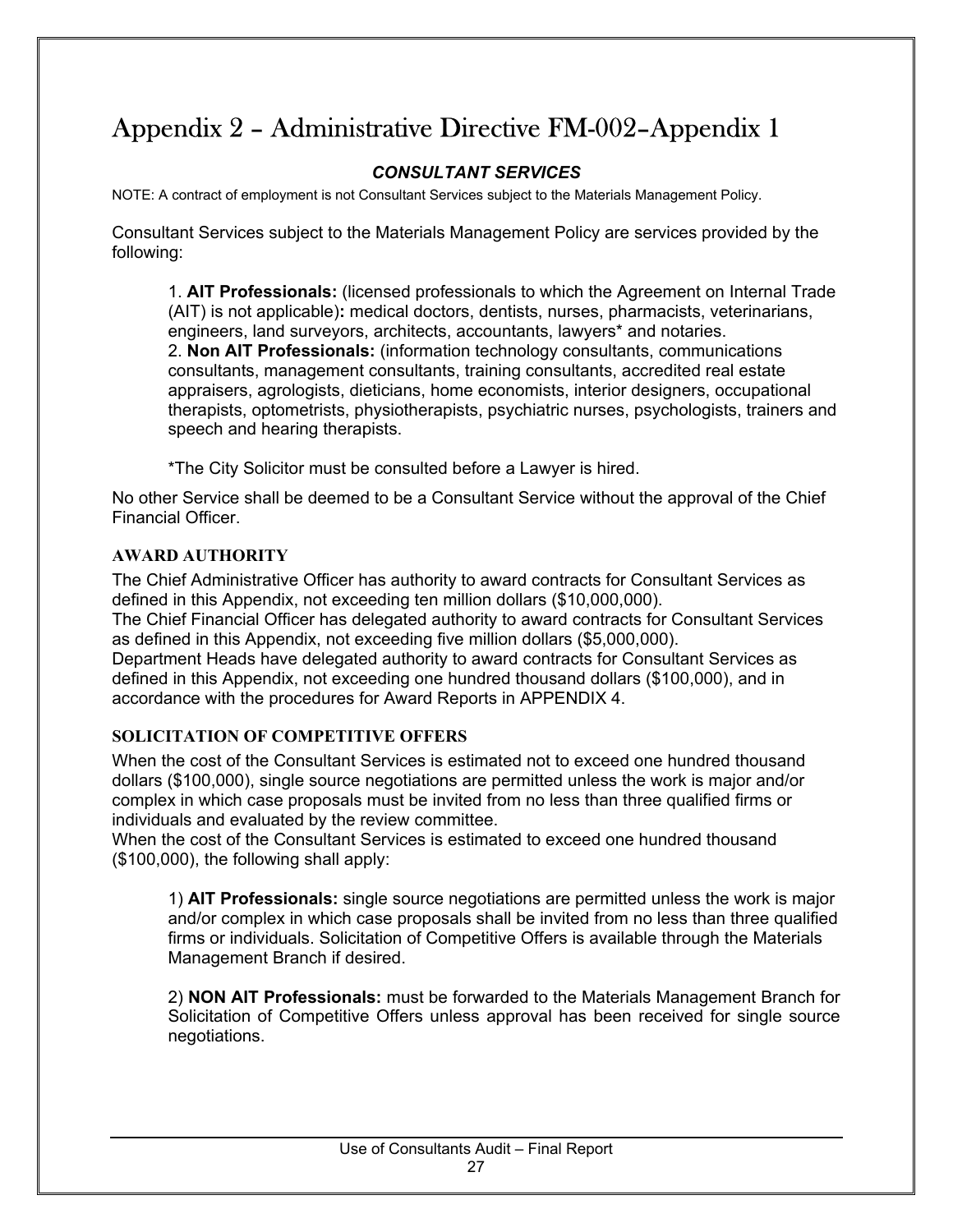#### **GENERAL REQUIREMENTS FOR ALL CONSULTANT ASSIGNMENTS:**

 1) Where services are required as part of a purchase, sale or other transaction, or where the consultant (or someone under his direction), other than a training consultant, will be acting upon his or her own advice, the services shall not be considered to be Consultant Services.

 2) All departments hiring consultants shall maintain a current roster showing the credentials of all consultants who perform work for the department, and the credentials of other consultants who have applied to be allowed to perform such work.

 3) All consultants shall be eligible to be placed on the roster maintained by the department(s) whose design assignments relate to the consultants' area of expertise. 4) Each department engaging consultants shall, not less frequently than annually, review the performance of each consultant who has performed assignments for the department during the preceding year; shall communicate the results of the review to each consultant; and shall maintain the performance review on file for use when formulating recommendations for assignments.

 5) Before any assignment is made by a City department, whether resulting from an invitation for proposal call or from single source negotiations, the cost basis for the payment for the Consultant Services shall be determined and shall be consistent with industry standards and with the Consultant Services received.

 6) Departments requiring Consultant Services shall establish a review committee consisting of individuals with the expertise and experience required to evaluate proposals by consultants.

 7) All invitations for consultants to submit formal proposals shall include the intended criteria for evaluation of proposals.

 8) In those circumstance when no Solicitation of Competitive Offers is required or made, the Assignment for Consultant Services shall be recommended by departments, subject to submission by the designated consultant firm of an acceptable proposal, and taking into account the following factors:

 a) the suitability of the qualifications, expertise and related experience of specific consultant staff to be assigned to the project;

 b) the adequacy of past performance of the consultant on projects in the City or related engineering projects;

 c) the consultant's understanding of the project scope and of City procedures and requirements; and

 d) the consultant's capacity to accomplish the work within the required timeframe. e) Consideration shall be given to ensuring an equitable on-going distribution of direct assignments for City consulting work among the best-qualified firms, based on the size and specialization of the firms.

 f) A detailed definition of the scope (terms of reference) of the required Services, and a full description of the proposed project, shall be provided to the designated consultant when direct assignment is contemplated.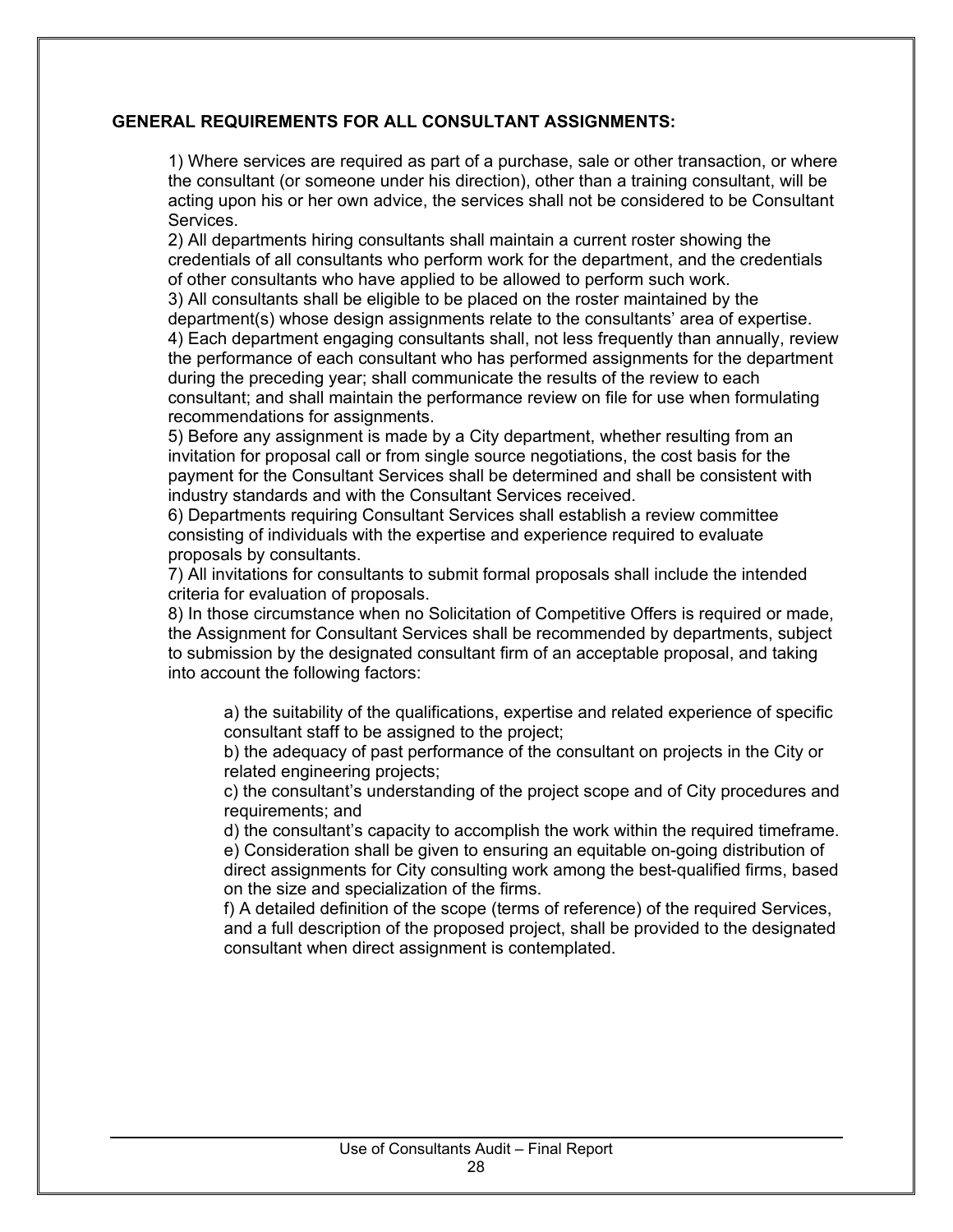#### **REPORTS TO COUNCIL**

The Chief Administrative Officer, the Chief Financial Officer and the Department Heads shall report quarterly to Council on all uses of the delegated authority to assign work to consultants without the Solicitation of Competitive Offers and make available to Councillors who request it, the annual evaluation of performance report.

|                                         | <b>DEFINITIONS FOR CONSULTANTS</b>                                                                                                                                                                                                                                                                                                                                 |  |  |  |  |  |  |
|-----------------------------------------|--------------------------------------------------------------------------------------------------------------------------------------------------------------------------------------------------------------------------------------------------------------------------------------------------------------------------------------------------------------------|--|--|--|--|--|--|
| <b>AIT Professionals</b>                | (licensed professionals to which the Agreement on Internal Trade (AIT) is<br>not applicable): medical doctors, dentists, nurses, pharmacists,<br>veterinarians, engineers, land surveyors, architects, accountants,<br>lawyers* and notaries.                                                                                                                      |  |  |  |  |  |  |
| Non AIT<br>Professionals                | information technology consultants, communications consultants,<br>management consultants, training consultants, accredited real estate<br>appraisers, agrologists, dieticians, home economists, interior designers,<br>occupational therapists, optometrists, physiotherapists, psychiatric<br>nurses, psychologists, trainers and speech and hearing therapists. |  |  |  |  |  |  |
|                                         | Additional Consultant definitions approved by Council. (Non AIT Professionals)                                                                                                                                                                                                                                                                                     |  |  |  |  |  |  |
| Management<br>Consultant                | Provision of a Service pertaining to advice on organizational structure,<br>governance or senior staff recruitment matters.                                                                                                                                                                                                                                        |  |  |  |  |  |  |
| Information<br>Technology<br>Consultant | Provision of a Service for the purpose of providing advice (i.e., how to do;<br>what needs to be done) on the technical aspects of a City computer<br>system or a component thereof (hardware or software) or on a system,<br>hardware or software that the City may wish to investigate with a view to<br>possible acquisition.                                   |  |  |  |  |  |  |
| <b>Training Consultant</b>              | Provision of a Service for the purposes of providing advice (i.e., how to<br>do; what needs to be done) on education, training and instruction.                                                                                                                                                                                                                    |  |  |  |  |  |  |
| Communications<br>Consultant            | Provision of a Service for the purpose of providing advice (i.e., how to do;<br>what needs to be done) on media relations activities and communications<br>strategies.                                                                                                                                                                                             |  |  |  |  |  |  |
| <b>Trainer</b>                          | A Service provided by a Person giving instruction intended to bring a<br>Person or Persons to a desired standard of efficiency, condition or<br>behaviour. For the purposes of this Directive, "training", "instruction" and<br>"education" may be considered synonymous.                                                                                          |  |  |  |  |  |  |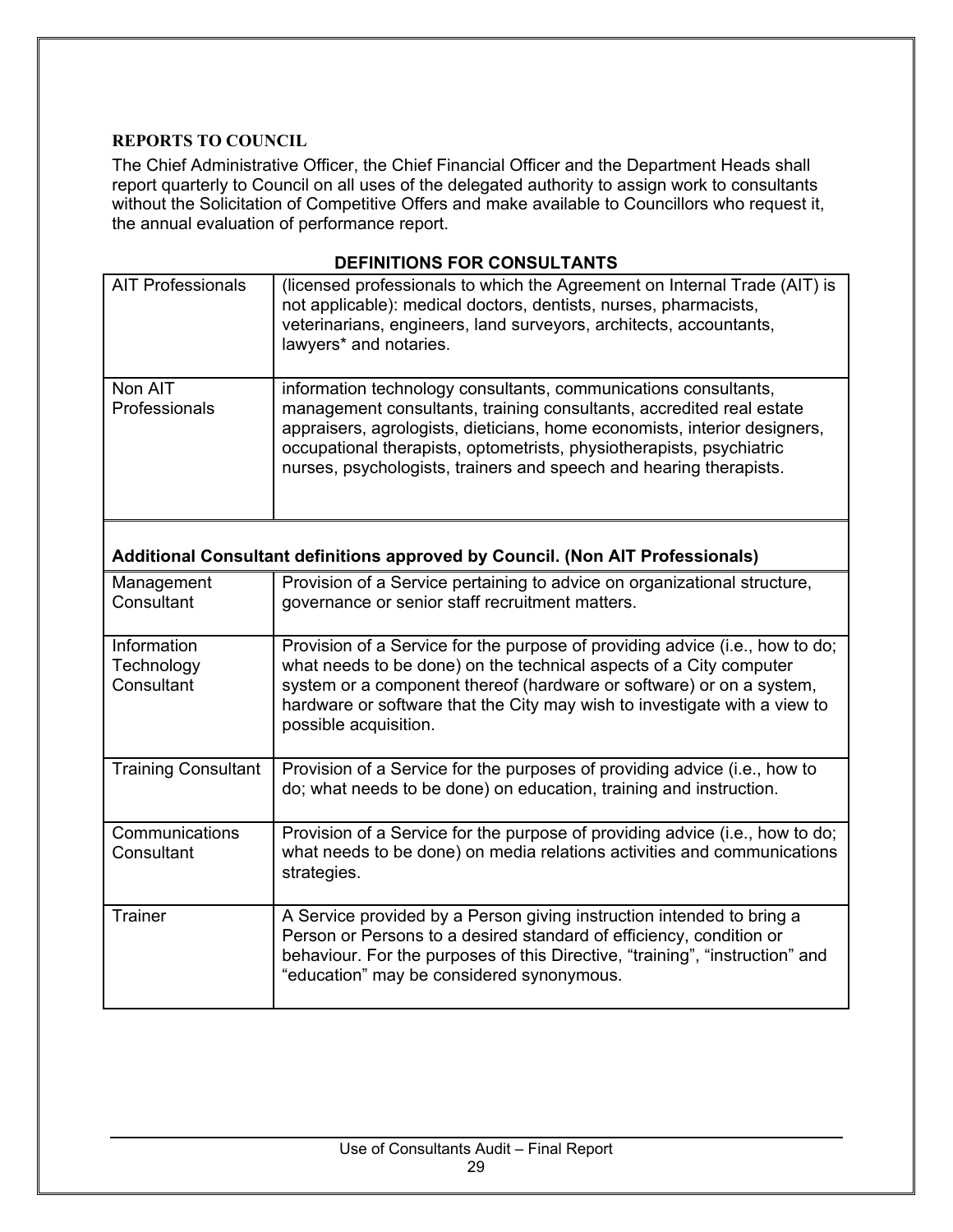#### **How do I determine what constitutes a Consultant Service?**

As defined in this Appendix, a **Professional Consultant (as defined within AIT)** has a Provincially or Nationally recognized accreditation to have the right to practice in such field. *Example: A Consultant can provide engineering services to design a new bridge and act as Contract Administrator, but cannot extend that service to include the building of the bridge.* 

As defined in this Appendix, a **Professional Consultant (non AIT)** is trained and skilled in the theoretic or scientific parts of a trade or occupation as opposed to merely performing the mechanical functions.

*Example: An IT Consultant provides advice on how to do or what needs to be done (see definitions) on the technical aspects of a City computer system or a component thereof (hardware/software). The Consultant can provide advice, but cannot extend that service to include the supply of hardware/software, conversion of data, etc.* 

#### **What Consultants do I include on my quarterly report to Council?**

The report should include only Consultants that are assigned by the department under the authority delegated to the Director in B1.2 (a) (ii) of this Directive. Contracts that are not required in the report:

> (a) contracts awards resulting from an RFP, solicited through Materials Management;

(b) contracts approved by Council.

Quarterly reporting should be based on actual cash payments made during the period. Reports should include a column for a description of the type of work performed under the assignment. (*The original instruction was issued in a memo from CFO dated January 13, 1999)* 

#### YOUR DEPARTMENT REPORT OF CONSULTANT ASSIGNMENTS January 1, 20XX to December 31, 20XX

| Consultant | Type of Work | Assignments<br>Mar.<br>Jan. | Assignments<br>1 - June 30<br>Apr. | Assignments<br>July 1 - Sept. 30 | Assignments<br>Oct.<br>Dec. 31<br>. <b>.</b> | <b>TOTAL</b> |
|------------|--------------|-----------------------------|------------------------------------|----------------------------------|----------------------------------------------|--------------|

Reports are required to be submitted to the office of the Chief Financial Officer within sixty (60) calendar days of the end of each quarter.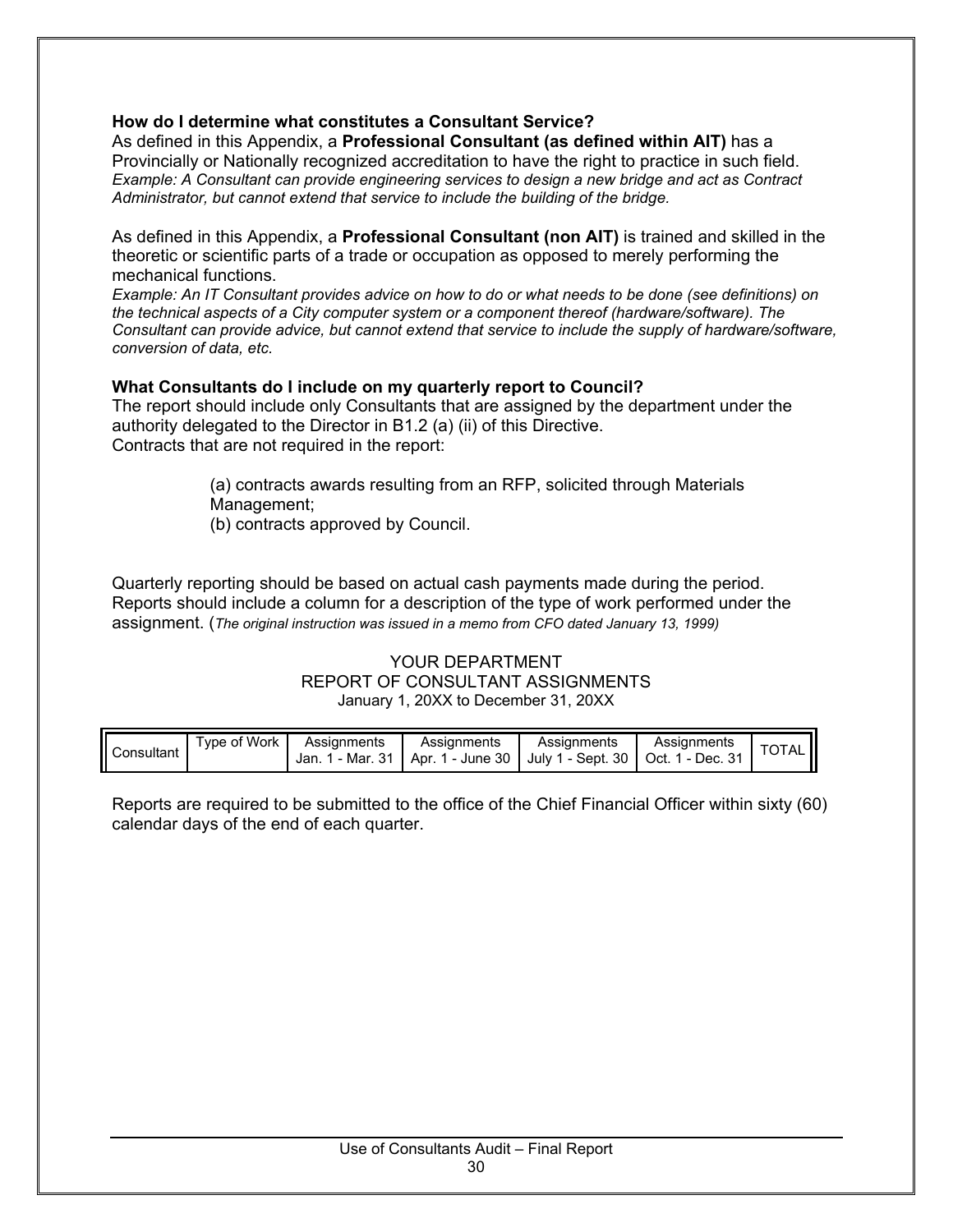



AIT Professionals --Licensed professionals to which the Agreement of Internal Trade (AIT) is not applicable -- medical doctors, dentists,nurses,<br>pharmacists, veterinarians,, engineers, land surveyors, architects, accountan

Non AIT Professionals -- information technology consultants, communications consultants, management consultants (EPC must be consulted before a management consultant is hired), training consultants, accredited real estate appraisers, agrologists, dietitians, home economists, interior designers, occupational therapists, optometrists, physiotherapists, psychiatric nurses, psychologists, trainers and speech and hearing therapists.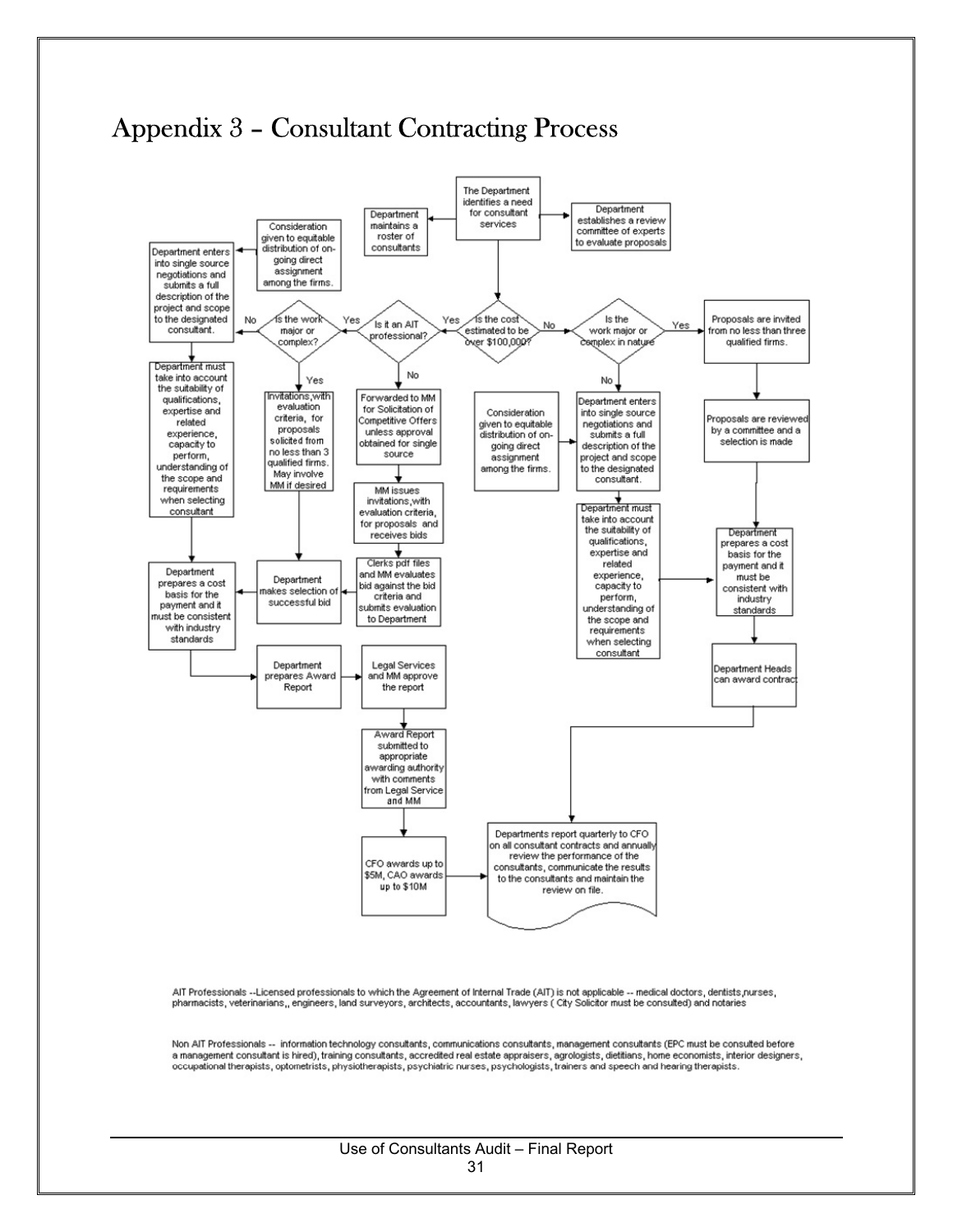## Appendix 4: Breakdown of the Total Annual Expenditures on Consultant Services and Estimated Number of Contracts

| <b>Department</b>                | 2004         |     |              |                | 2002         |                | 2001         |     | 2000         |                |
|----------------------------------|--------------|-----|--------------|----------------|--------------|----------------|--------------|-----|--------------|----------------|
|                                  | \$.          | #   | \$           | #              | S.           | #              | \$           | #   | \$           | #              |
| <b>CAO Secretariat</b>           | \$85,913     | 81  | \$866,242    | 28             | \$149,300    | 15             | \$157,248    | 15  | \$213,762    | 15             |
| City Clerk's                     | \$206,800    | 3   | \$86,263     |                | \$187,966    | $\overline{2}$ | \$121,471    |     | \$0          | 0              |
| <b>Community Services</b>        | \$303,888    | 8   | \$516,074    | 9 <sub>l</sub> | \$88,544     | 9 <sub>l</sub> | \$216,162    | 12  | \$32,428     | 3 <sup>l</sup> |
| <b>Corporate Finance</b>         | \$189,523    | 17  | \$318,047    | 21             | \$165,450    | 16             | \$231,526    | 26  | \$149,780    | 12             |
| <b>CIT</b>                       | \$245,509    | 51  | \$561,650    | 5              | \$288,593    | 11             | \$403,518    | 81  | \$0          | $\mathbf{0}$   |
| <b>Corporate Services</b>        | \$831,087    | 94  | \$690,223    | 73             | \$434,222    | 64             | \$465,769    | 67  | \$929,033    | 86             |
| <b>Fire Paramedic Service</b>    | \$17,459     |     | \$94,768     | 4              | \$58,946     |                | \$37,992     | 61  | \$6,033      |                |
| Planning, Property & Development | \$2,311,599  | 61  | \$3,426,027  | 47             | \$1,669,025  | 46             | \$1,745,973  | 56  | \$502,240    | 34             |
| <b>Police Service</b>            | \$23,950     | 31  | \$6,000      |                | \$21,418     | 5              | \$8,061      | 3   | \$18,138     | 3              |
| <b>Property Assessment</b>       | \$146,003    | 11  | \$196,054    | 12             | \$182,759    | 9              | \$339,351    | 18  | \$623,804    | 23             |
| <b>Public Works</b>              | \$4,880,739  | 29  | \$2,665,108  | 13             | \$7,630,524  | 46             | \$8,600,071  | 12  | \$5,672,325  | 37             |
| Transit                          | \$721,288    | 4   | \$362,956    | 41             | \$39,309     | 41             | \$14,493     |     | \$58,828     | $\overline{2}$ |
| <b>Water and Waste</b>           | \$29,567,430 | 25  | \$10,730,584 | 24             | \$9,107,902  | 18             | \$4,393,125  | 20  | \$9,895,537  | 21             |
|                                  |              |     |              |                |              |                |              |     |              |                |
| Total for all departments        | \$39,531,189 | 270 | \$20,519,997 | 242            | \$20,023,958 | 248            | \$16,734,762 | 249 | \$18,101,908 | 237            |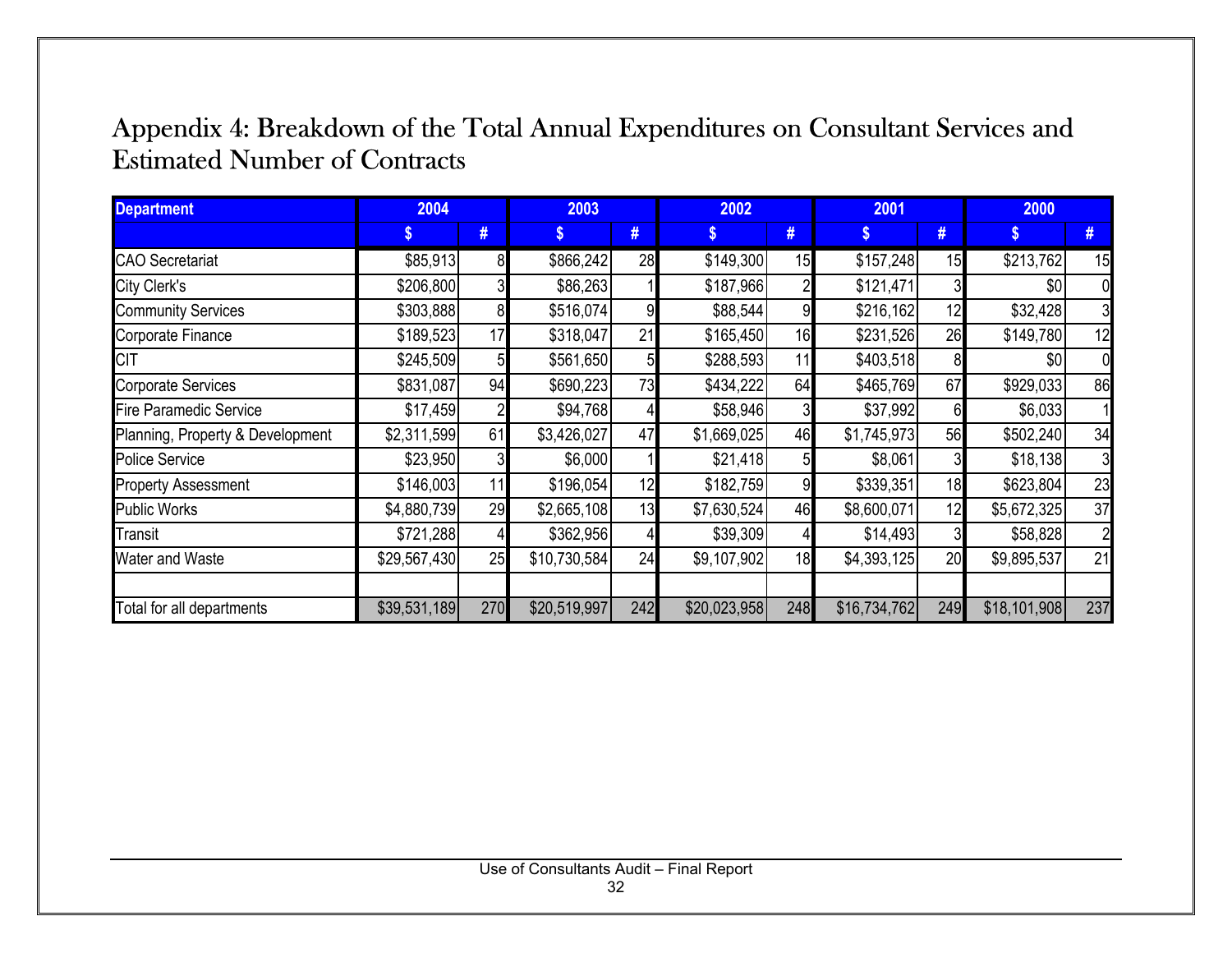## Appendix 5: Breakdown of Type of Consultant Services and Expenditures by Year

|                                | <b>Engineers</b> | <b>Consulting</b><br><b>Engineers</b>                                                                                                                                      | <b>Contractors</b><br>(Includes IT) | <b>Consultant/</b><br><b>Contractor</b><br>(Professional)                                                                                                                                                   | <b>Consulting</b> | <b>Trainer</b> | <b>Other</b> | <b>Misclassified</b> | <b>Total assignments</b><br>reported for all<br>departments |  |
|--------------------------------|------------------|----------------------------------------------------------------------------------------------------------------------------------------------------------------------------|-------------------------------------|-------------------------------------------------------------------------------------------------------------------------------------------------------------------------------------------------------------|-------------------|----------------|--------------|----------------------|-------------------------------------------------------------|--|
|                                |                  |                                                                                                                                                                            |                                     |                                                                                                                                                                                                             |                   |                |              |                      |                                                             |  |
| Total for type of service 2000 | \$3,158,511      | \$10,701,173                                                                                                                                                               | \$2,153,109                         | \$865,295                                                                                                                                                                                                   | \$1,099,416       | \$79,922       | \$0          | \$44,482             | \$18,101,908                                                |  |
| Total for type of service 2001 | \$680,645        | \$12,474,589                                                                                                                                                               | \$1,068,838                         | \$1,478,049                                                                                                                                                                                                 | \$913,935         | \$89,330       | \$6,370      | \$23,006             | \$16,734,762                                                |  |
| Total for type of service 2002 | \$981,842        | \$14,959,852                                                                                                                                                               | \$1,299,162                         | \$1,973,528                                                                                                                                                                                                 | \$628,902         | \$110,674      | \$3,822      | \$66,176             | \$20,023,958                                                |  |
| Total for type of service 2003 | \$1,235,245      | \$12,751,551                                                                                                                                                               | \$1,505,289                         | \$3,712,856                                                                                                                                                                                                 | \$1,032,942       | \$187,441      | \$0          | \$94,673             | \$20,519,997                                                |  |
| Total for type of service 2004 | \$1,162,184      | \$32,240,648                                                                                                                                                               | \$1,161,764                         | \$2,346,374                                                                                                                                                                                                 | \$2,172,576       | \$328,781      | \$0          | \$118,862            | \$39,531,189                                                |  |
| Total for period 2000 to 2004  | \$7,218,427      | \$83,127,813                                                                                                                                                               | \$7,188,162                         | \$10,376,102                                                                                                                                                                                                | \$5,847,771       | \$796,148      | \$10,192     | \$347,199            | \$114,911,814                                               |  |
| Engineers                      |                  |                                                                                                                                                                            |                                     | Engineers who performed only design work.                                                                                                                                                                   |                   |                |              |                      |                                                             |  |
| <b>Consulting Engineers</b>    |                  |                                                                                                                                                                            |                                     | Engineers who did design work and then acted as contract administrator.                                                                                                                                     |                   |                |              |                      |                                                             |  |
| Contractors                    |                  |                                                                                                                                                                            |                                     | Those that performed work such as research, translation, facilitators, lab services, investigator, and<br>hearing testing. This included IT professionals who provided advice and then acted on the advice. |                   |                |              |                      |                                                             |  |
| Consultant/Contractor          |                  | Consultants where it was difficult to separate their advice from their performance of work. Included<br>professionals such as lawyers, landscape architects and surveyors. |                                     |                                                                                                                                                                                                             |                   |                |              |                      |                                                             |  |
| Consulting:                    |                  | Consultants who provided advice only. Included consultants such as medical doctors, psychologists<br>and IT professionals.                                                 |                                     |                                                                                                                                                                                                             |                   |                |              |                      |                                                             |  |
| <b>Trainer</b>                 |                  |                                                                                                                                                                            |                                     | Those that provided either advice on training programs or provided training services.                                                                                                                       |                   |                |              |                      |                                                             |  |
| Other                          |                  |                                                                                                                                                                            |                                     | Insufficient information available to determine what type of service.                                                                                                                                       |                   |                |              |                      |                                                             |  |

Misclassified Payments reported in error for such things as food, materials, printing, arbitrators, and court costs.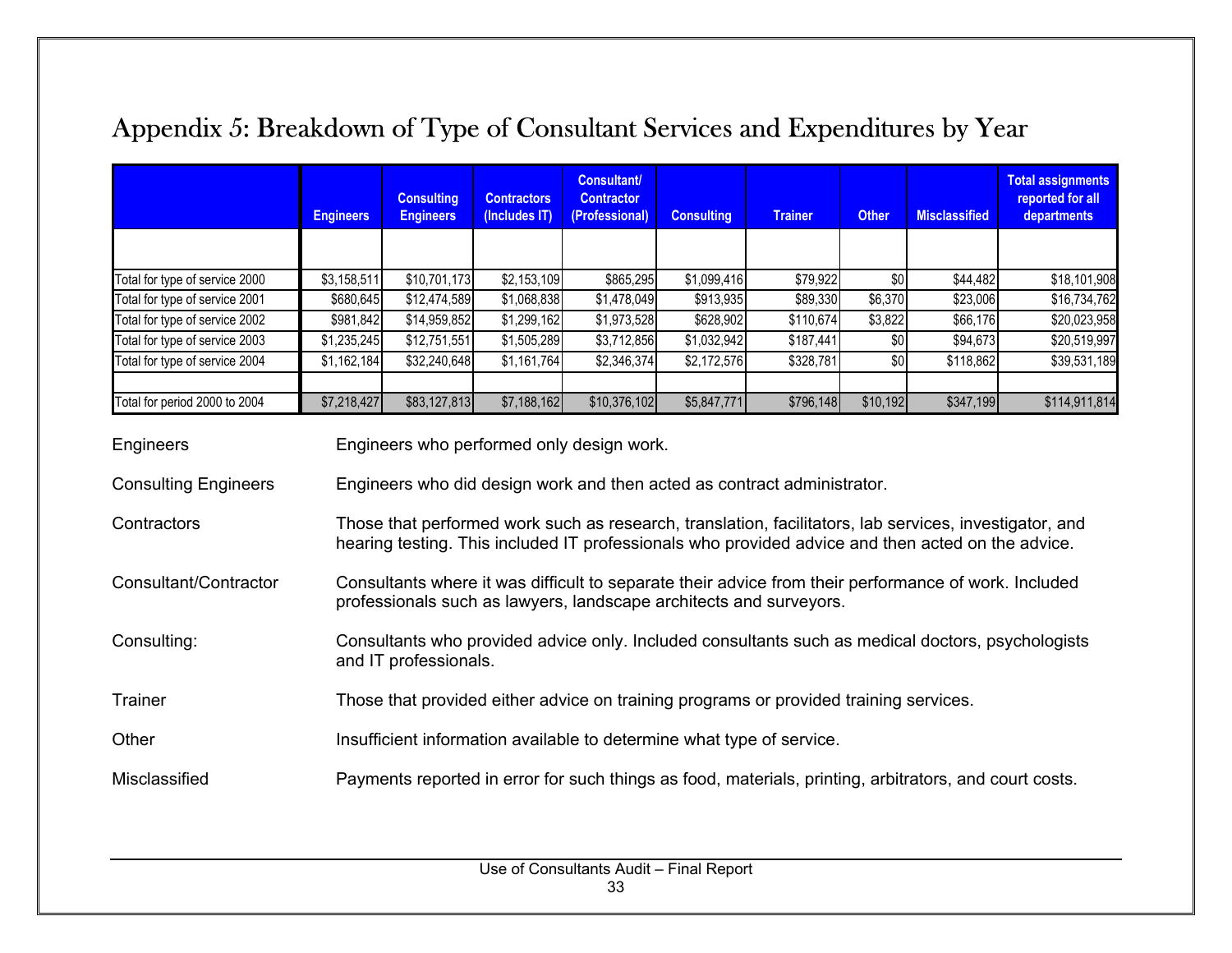## Appendix 6: Summary of Audit Recommendations

As a result of the audit work, we are making eleven recommendations that we believe, once implemented, will improve the value received from consultants services and the quality of information forwarded to Council.

#### *Recommendation 1*

*We recommend that Corporate Finance Department continue to ensure that all staff involved in the procurement process have a clear understanding of what constitutes a consultant service and the appropriate procurement method that must be employed when services fall outside of the definition of consultant services.* 

#### *Recommendation 2*

*We recommend that the Public Works Department, in conjunction with other departments that are involved in capital projects, undertake a study of alternative delivery models for infrastructure development and renewal.* 

#### *Recommendation 3*

*We recommend that the Public Works Department review and monitor the basis for compensating consulting engineers who perform streets work to ensure that it is appropriate in the current environment and for the future. Analyses performed should be appropriately documented. In addition, we recommend that, on an annual basis, some contracts for consultant services related to streets work be subjected to a competitive bid process.* 

#### *Recommendation 4*

*We recommend that the CFO draft an amendment to the Directive, for the consideration of the CAO, that provides guidance for departments in determining whether the proposed work qualifies as major or complex.* 

#### *Recommendation 5*

*We recommend that the CFO ensure that City staff are aware of documentation standards to support decisions to single source or directly assign consultant services work.* 

#### *Recommendation 6*

*We recommend that Corporate Finance, through the Materials Management Branch and in consultation with Risk Management Branch and Legal Services, develop a set of standard consultant contracts to be made accessible to staff. Each template should provide the applicable circumstances for use and highlight areas that staff are not allowed to modify.* 

#### *Recommendation 7*

*We recommend that the CFO, pursuant to the Execution of Documents By-Law and Materials Management Policy and, in consultation with Legal Services, propose revisions to the delegated signing authorities for documents, instruments and agreements arising from an award of contract for consultant services, for the consideration of the CAO.* 

#### *Recommendation 8*

*We recommend that Corporate Finance, through the Risk Management and Materials Management Branches, in consultation with Legal Services, ensure that the standard types of insurance coverage expected of all consultants hired by the City is included in the contract templates.* 

*We further recommend that Directive be amended to require City staff to maintain the certificate of insurance on file.*